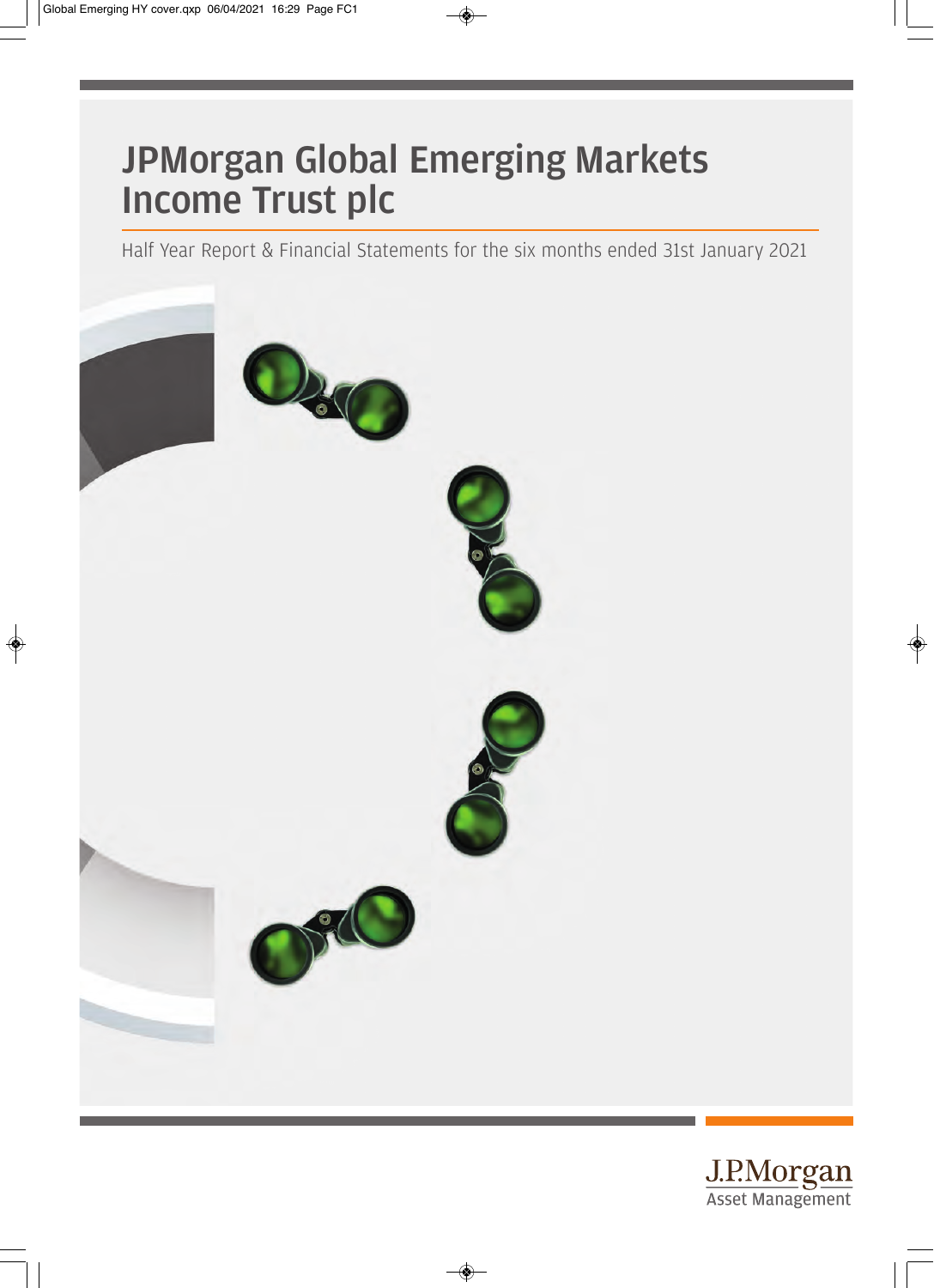# Your Company

### **Objective**

The Company's investment objective is to provide investors with a dividend income combined with the potential for long term capital growth from a diversified portfolio of emerging markets investments.

#### Investment Policies

- In order to achieve its investment objective and to seek to manage risk, the Company invests in a diversified portfolio of high quality emerging markets companies which, collectively, are expected to pay a higher dividend yield than the benchmark.
- The Company invests predominantly in listed equities. It is free to invest in any particular market, sector or country in the global emerging markets universe and there are no fixed limits on portfolio construction with regard to region, country, sector or market capitalisation. The portfolio will typically contain around 50 to 80 holdings.
- No more than 15% of gross assets will be invested in any one company at the time of investment.
- Borrowings may be utilised to gear the portfolio to enhance shareholder returns.
- Detailed information on investment policies, investment guidelines and risk management are given in the Business Review on page 22 of the Annual Report & Financial Statements for the year ended 31st July 2020.

#### Risk

Investors should note that there can be significant economic and political risks inherent in investing in emerging economies. As such, emerging markets can exhibit more volatility than developed markets and this should be taken into consideration when evaluating the suitability of the Company as a potential investment.

#### Benchmark

The Company's benchmark is the MSCI Emerging Markets Index, with net dividends reinvested, in sterling terms.

#### Capital Structure

At 31st January 2021, the Company's issued share capital comprised 297,289,438 Ordinary shares of 1p each, including 49,277 shares held in Treasury.

#### Continuation Vote

An ordinary resolution that the Company will continue in operation will be put to Shareholders at the 2021 Annual General Meeting ('AGM'). At the AGM of the Company held in 2018, a continuation vote was put to Shareholders which received the support of 100% of voting Shareholders.

#### Management Company

The Company employs JPMorgan Funds Limited ('JPMF' or the 'Manager') as its Alternative Investment Fund Manager. JPMF delegates the management of the Company's portfolio to JPMorgan Asset Management (UK) Limited ('JPMAM').

# Financial Conduct Authority ('FCA') regulation of 'non-mainstream pooled investments' and MiFID II 'complex instruments'

The Company currently conducts its affairs so that the shares it issues can be recommended by Independent Financial Advisers to ordinary retail investors in accordance with the rules of the Financial Conduct Authority ('FCA') in relation to non-mainstream investment products and intends to continue to do so for the foreseeable future.

The shares are excluded from the FCA's restrictions which apply to non-mainstream investment products because they are shares in an investment trust. The Company's ordinary shares are not classified as 'complex instruments' under the FCA's revised appropriateness criteria adopted in the implementation of MiFID II.

#### Association of Investment Companies ('AIC')

The Company is a member of the AIC.

#### **Website**

The Company's website can be found at www.jpmglobalemergingmarketsincome.co.uk which includes useful information about the Company, such as daily prices, factsheets and current and historic half year and annual reports.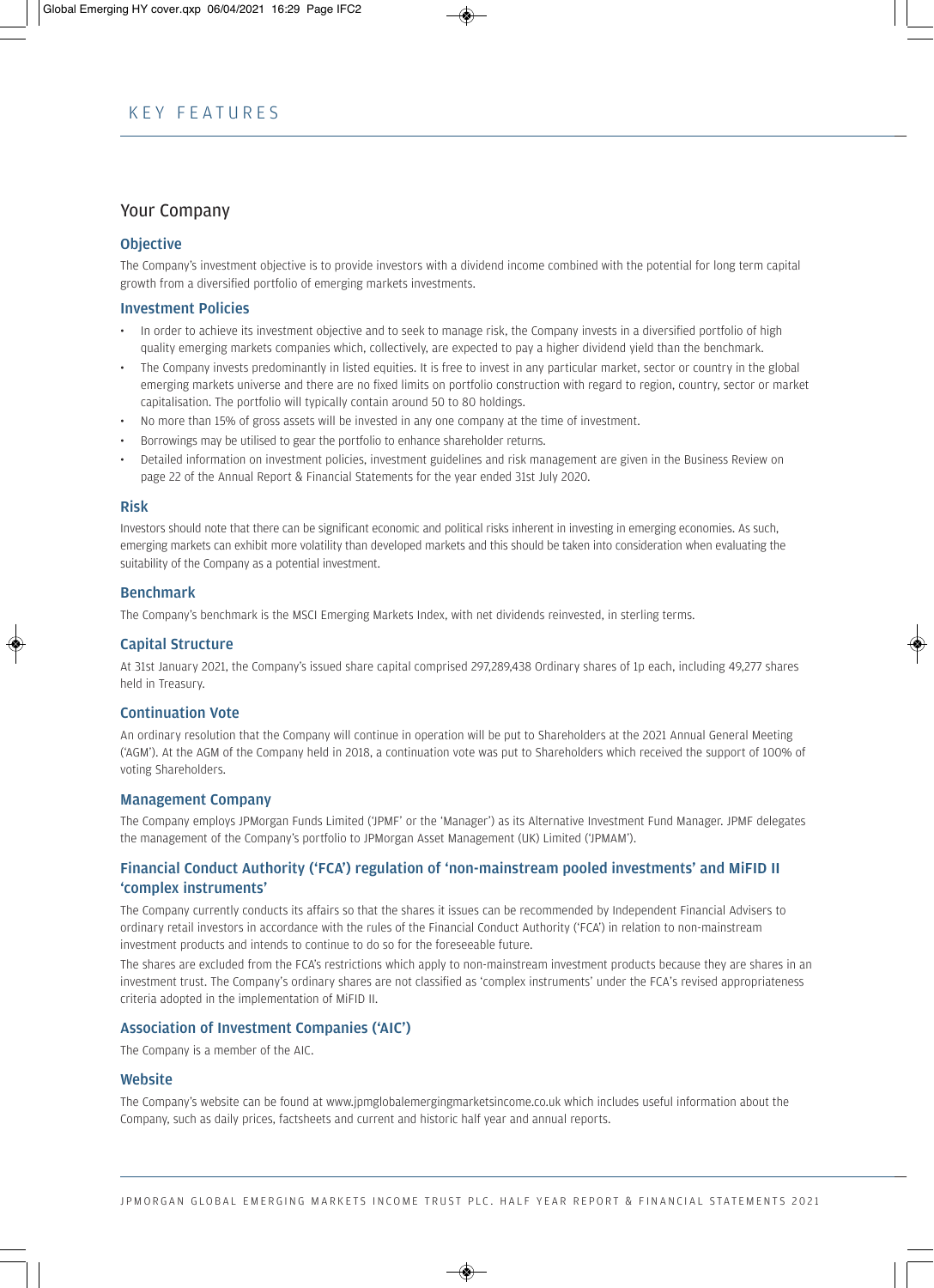# **Half Year Performance**

3 Financial Highlights

# **Chairman's Statement**

6 Chairman's Statement

# **Investment Review**

- 9 Investment Managers' Report
- 12 List of Investments
- 13 Sector Analysis
- 14 Geographical Analysis

# **Financial Statements**

- 16 Statement of Comprehensive Income
- 17 Statement of Changes in Equity
- 18 Statement of Financial Position
- 19 Statement of Cash Flows
- 20 Notes to the Financial Statements

# **Interim Management** 24 Report

# **Shareholder Information**

- 26 Glossary of Terms and Alternative Performance Measures ('APMs')
- 28 Where to buy J.P. Morgan Investment Trusts
- 29 Information about the Company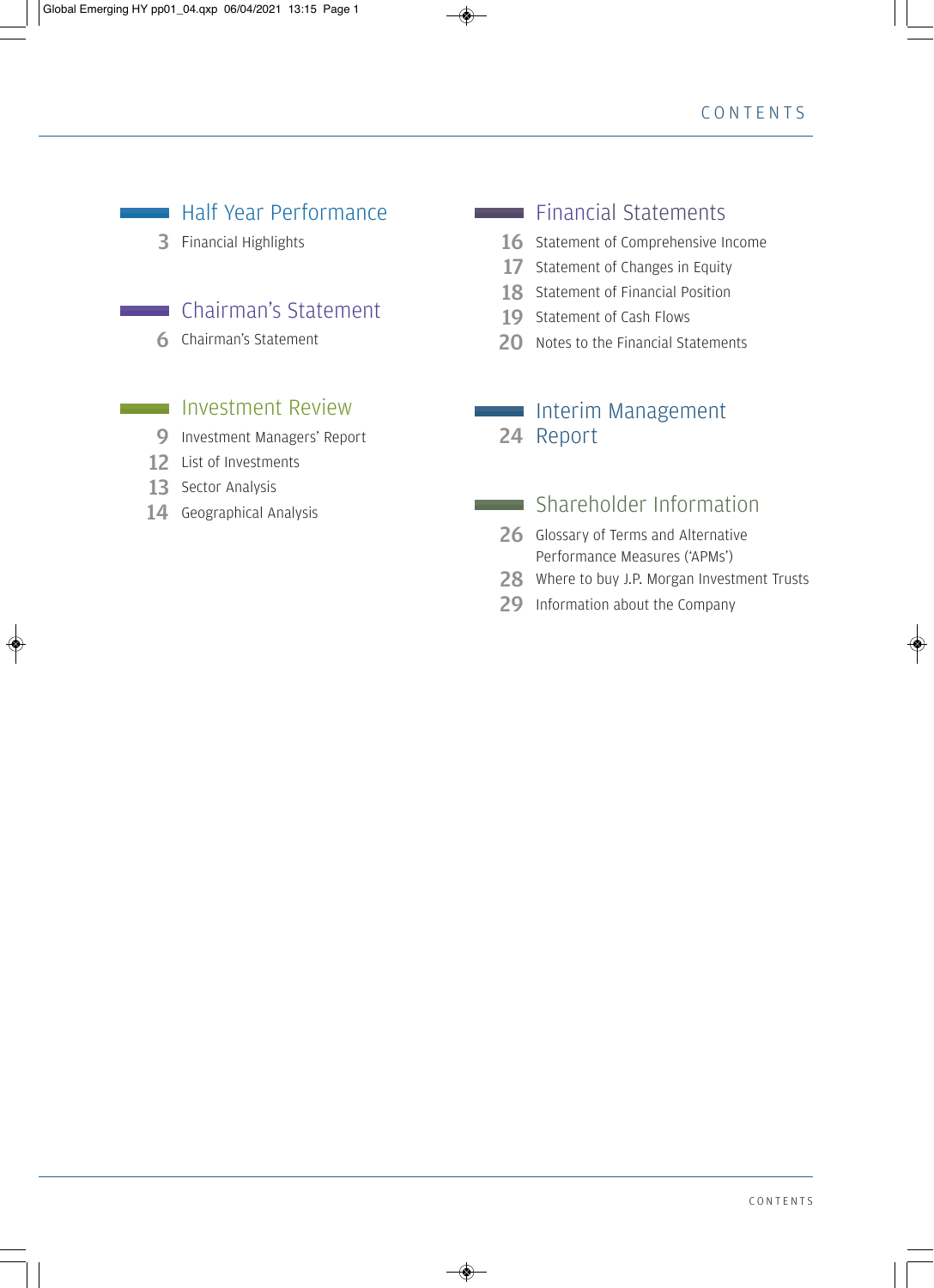Half Year Performance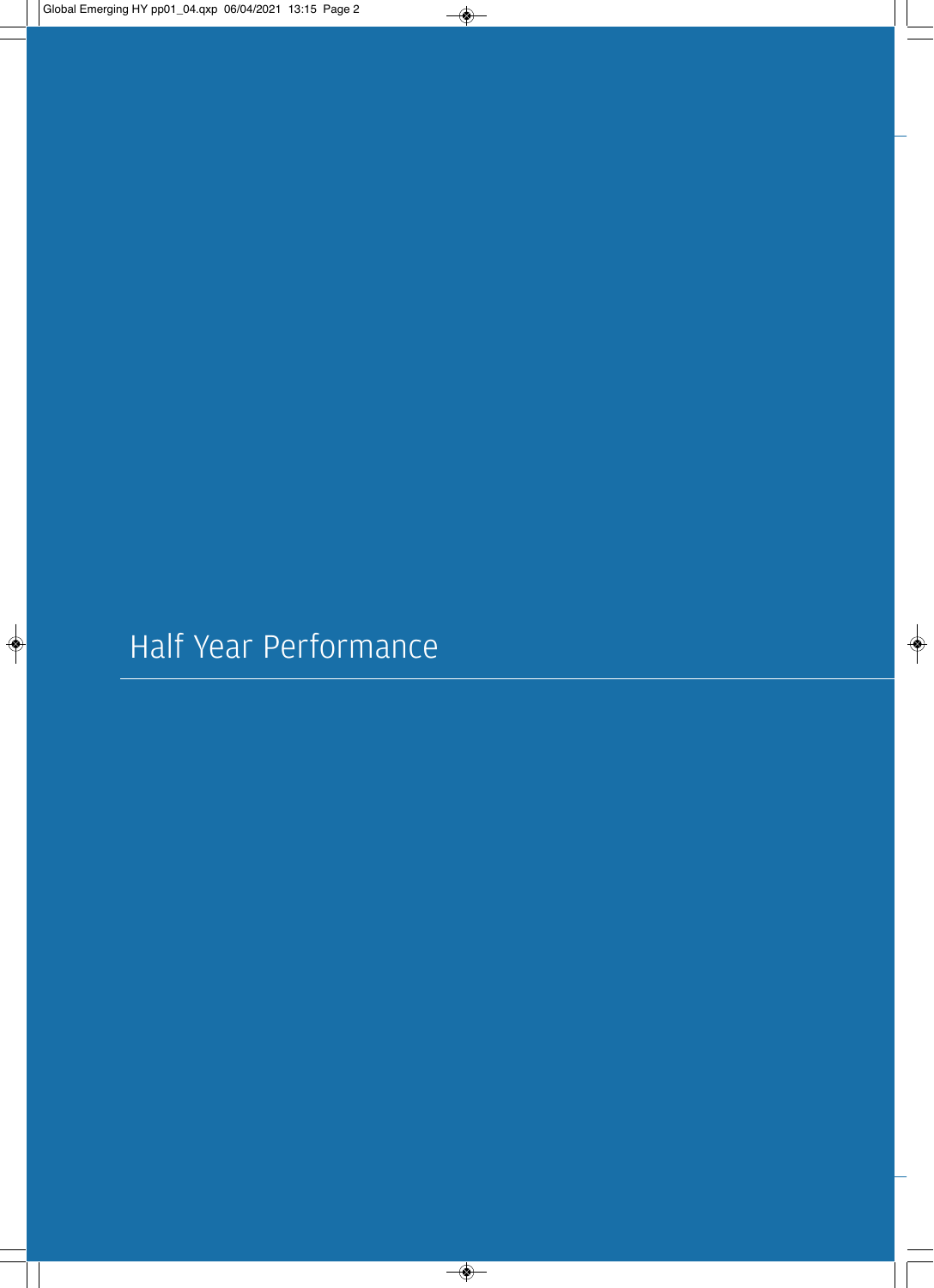# TOTAL RETURNS (INCLUDING DIVIDENDS REINVESTED)

| <b>TO 31ST JANUARY 2021</b>                                                                                            |                  |                                  |                      |
|------------------------------------------------------------------------------------------------------------------------|------------------|----------------------------------|----------------------|
|                                                                                                                        | 6 Months         | 3 Year<br>Cumulative             | 5 Year<br>Cumulative |
| Return to shareholders <sup>1,4</sup>                                                                                  |                  | $+30.1\%$ $- 19.7\%$ $- 136.1\%$ |                      |
| Return on net assets <sup>2,A</sup>                                                                                    |                  | $+23.7\%$ $ +23.0\%$ $ +109.4\%$ |                      |
| Return on the<br><b>MSCI Emerging</b><br>Markets Index <sup>3</sup>                                                    |                  | $+18.6\%$ $-17.9\%$ $-108.0\%$   |                      |
| Net asset return<br>performance compared<br>to benchmark return                                                        | $+5.1\%$         | $+5.1\%$                         | $+1.4%$              |
| Dividend <sup>4</sup>                                                                                                  | 3.1 <sub>p</sub> |                                  |                      |
| <sup>1</sup> Source: Morningstar.<br><sup>2</sup> Course, LD, Morgan (Morningstar using sum insome not asset value per |                  |                                  |                      |

<sup>2</sup> Source: J.P. Morgan/Morningstar using cum income net asset value per share.

<sup>3</sup> Source: MSCI. The Company's benchmark is the MSCI Emerging Markets Index, with net dividends reinvested, in sterling terms.

<sup>4</sup> Represents the 2020 fourth interim dividend and the 2021 first interim dividend.

<sup>A</sup> Alternative Performance Measure ('APM')

A glossary of terms and APMs is provided on page 26.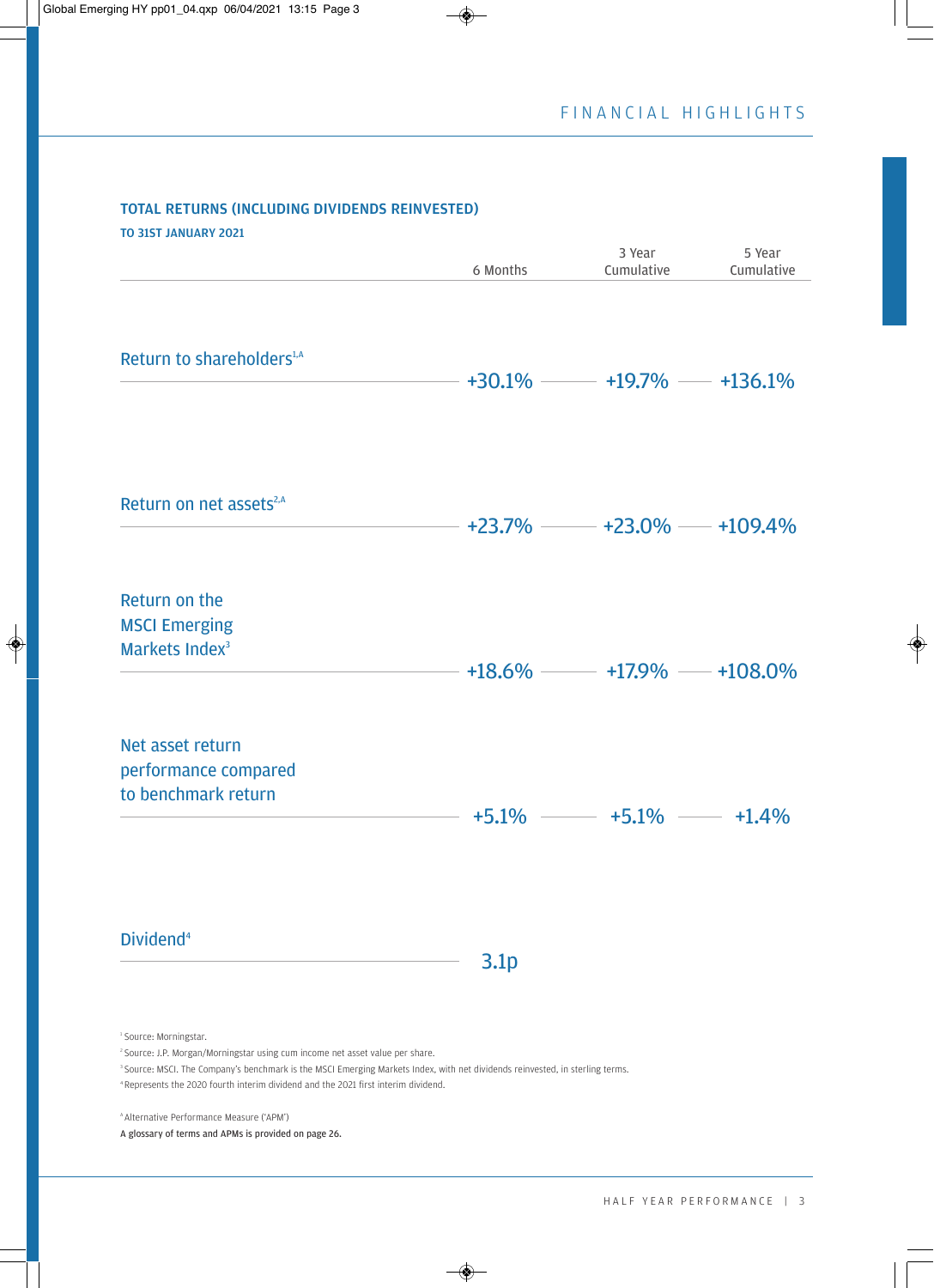# SUMMARY OF RESULTS

|                                           | Six months<br>ended<br>31st January<br>2021 | Year<br>ended<br>31st July<br>2020 |  |
|-------------------------------------------|---------------------------------------------|------------------------------------|--|
| Total returns for the period/year         |                                             |                                    |  |
| Return to the shareholders <sup>1,A</sup> | $+30.1%$                                    | $-16.0\%$                          |  |
| Return on net assets <sup>2,A</sup>       | $+23.7%$                                    | $-9.1%$                            |  |
| Benchmark Return <sup>3</sup>             | $+18.6%$                                    | $-0.6%$                            |  |

<sup>1</sup> Source: Morningstar.

<sup>2</sup> Source: JP.Morgan/Morningstar using cum income net asset value per share.

<sup>3</sup> Source: MSCI. The Company's benchmark is the MSCI Emerging Markets Index, with net dividends reinvested, in sterling terms.

<sup>A</sup> Alternative Performance Measure ('APM').

|                                                                | 31st January<br>2021 | 31st July<br>2020 | $\%$<br>change |
|----------------------------------------------------------------|----------------------|-------------------|----------------|
| Net asset value, share price and discount                      |                      |                   |                |
| Net assets $(\text{\pounds}^2000)$                             | 454,965              | 376,413           | $+20.9$        |
| Number of shares in issue (excluding shares held in Treasury)  | 297,240,161          | 297,240,161       |                |
| Net asset value per share <sup>A</sup>                         | 153.1p               | 126.6p            | $+20.91$       |
| Share price                                                    | 146.5p               | 115.5p            | $+26.8^2$      |
| Share price discount to net asset value per share <sup>A</sup> | 4.3%                 | 8.8%              |                |
| Gearing <sup>A</sup>                                           | 4.7%                 | $6.9\%$           |                |
| Ongoing charges (annualised) <sup>^</sup>                      | 1.05%                | 1.16%             |                |

<sup>1</sup> This return excludes dividends reinvested. Including dividends reinvested, the return would be +23.7%.

<sup>2</sup> This return excludes dividends reinvested. Including dividends reinvested, the return would be +30.1%.

<sup>A</sup> Alternative Performance Measure ('APM').

A glossary of terms and APMs is provided on pages 26.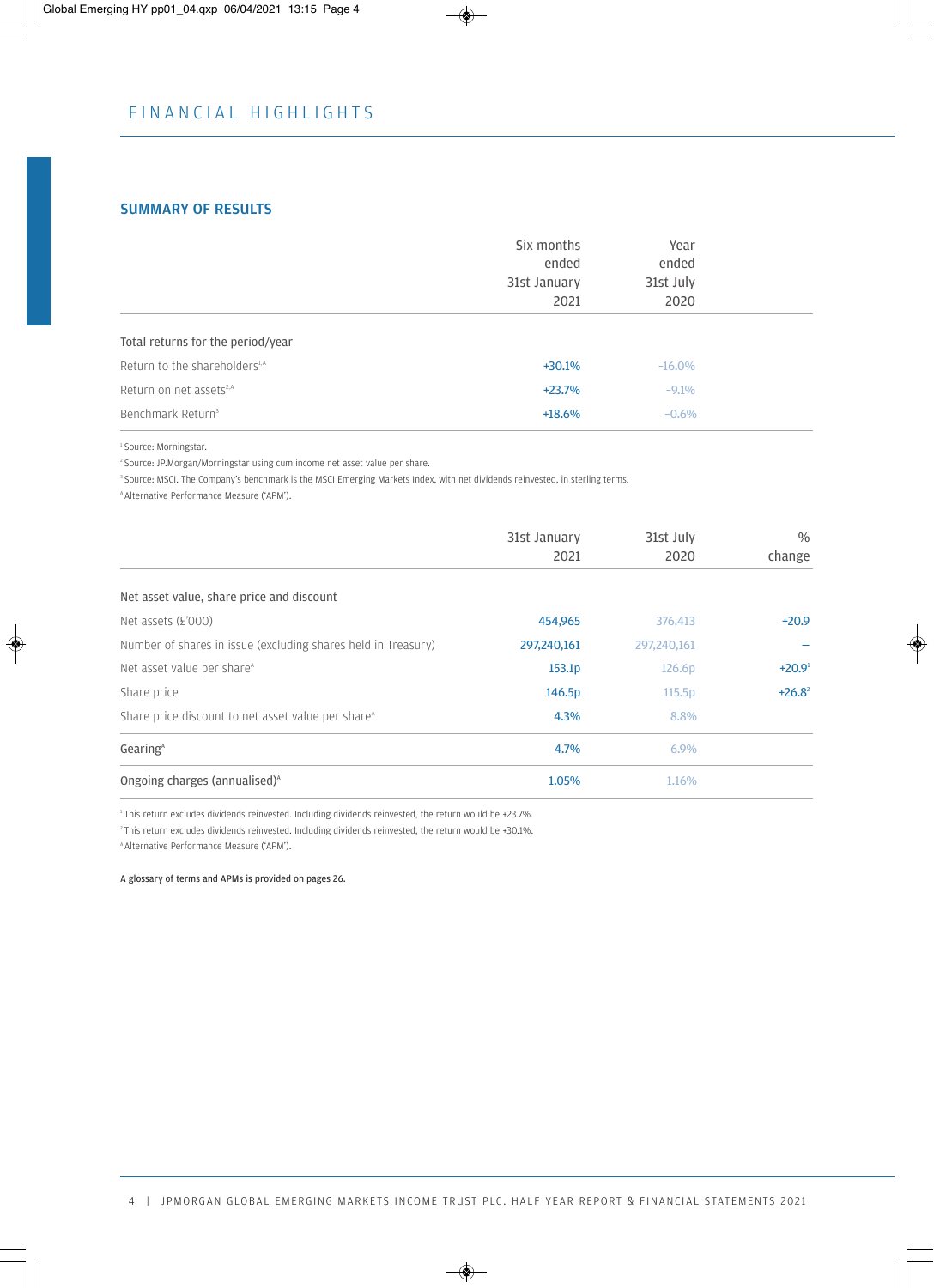Chairman's Statement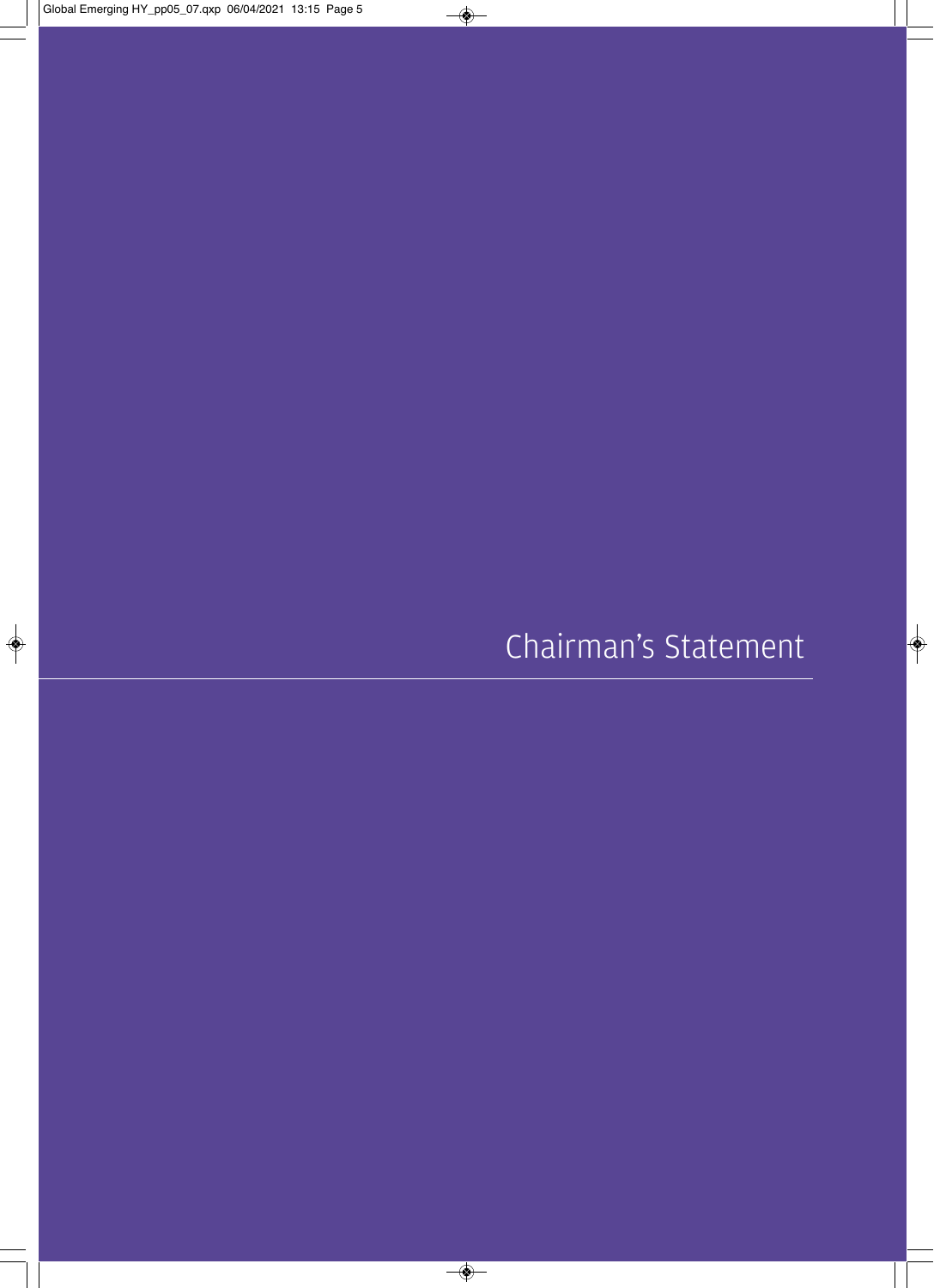

Sarah Fromson *Chairman*

# Performance

During the six months to 31st January 2021, Emerging Markets delivered strong positive returns for investors with the Company's benchmark index, the MSCI Emerging Markets Index with net dividends reinvested (in sterling terms) rising 18.6%. In the same period the Company's total return on net assets was +23.7%. The total return to shareholders was +30.1%, reflecting a material narrowing of the discount to net asset value at which the Company's shares trade, from 8.8% at the previous financial year end to 4.3% at the half year end.

The principal reasons for the Company's outperformance against the benchmark index were stock selection in China and positive relative performance from the portfolio's exposures in Taiwan and India. As mentioned in my previous Statement in October 2020, the Company's income objective means that the composition of the portfolio is significantly different to the composition of the benchmark index, which further explains why returns may vary meaningfully from the benchmark index. The Investment Managers' Report, which can be found on page 9, reviews the Company's performance in more detail and comments on the investment strategy.

### Dividends

In the Company's current financial year, the Board has declared two interim dividends of 1.0p each, in line with the same period last year.

In the last financial year, the Board paid total dividends of 5.1p per share, maintained at the same level as the year before. As I stated in my October 2020 report, although the revenues generated last financial year did not cover the dividends paid, the Board felt that it was appropriate to use revenue reserves to maintain the dividend payout. We recognise that dividend generation from the Company is important to our shareholders and it is a distinguishing feature of investment trusts that we are able to smooth the dividend stream in this way. We cannot guarantee that we will always be able to use revenue reserves to augment income received by the Company in any given year, but recognise that we currently have remaining revenue reserves after the payment of this year's second quarterly interim dividend of £7.6 million (July 2020: £8.9 million after accounting for the fourth quarterly interim dividend declared in 2020) or 50% (July 2020: 60%) of future annual dividends at the current annual level.

The Board continues to monitor dividend receipts recognising that some companies within your portfolio may continue to experience pressure maintaining historic dividend payout ratios in the short term. Over the longer term, both the Investment Manager and your Board remain of the view that Emerging Markets continue to offer long term growth potential with attractive income prospects. The Board carefully considers the outlook and potential sensitivities with the investment team on a regular basis, including the impact of currency movements on revenue receipts. As shareholders are aware, the Company receives dividends in the currencies of developing countries and US dollars, but pays dividends in sterling. It has not been the Company's policy to hedge currency risk as that is expensive and, for many currencies, impracticable. That policy inevitably means that the Company's asset values and cash flows will be buffeted by adverse currency movements (if sterling strengthens) and flattered by favourable moves (if sterling weakens relative to Emerging Market currencies and US dollars). More recently, the pound has been strengthening against Emerging Market currencies which acts to reduce revenues and total returns in sterling terms.

#### Gearing and Loan Facilities

The Board regularly discusses gearing with the Investment Managers who use it to enhance long-term shareholder returns. As at the beginning of the financial year, the Company had two US\$20 million fixed rate loan facilities with National Australia Bank, repayable in October 2020 (2.31% per annum) and November 2022 (3.28% per annum). Upon maturity of the first loan facility on 8th October 2020, the Company entered into a three year US\$20 million rolling interest loan facility with ING Bank, repayable in October 2023. This resulted in a lower blended interest rate for the Company. As at 31st January 2021, gearing stood at 4.7% (31st July 2020: 6.9%).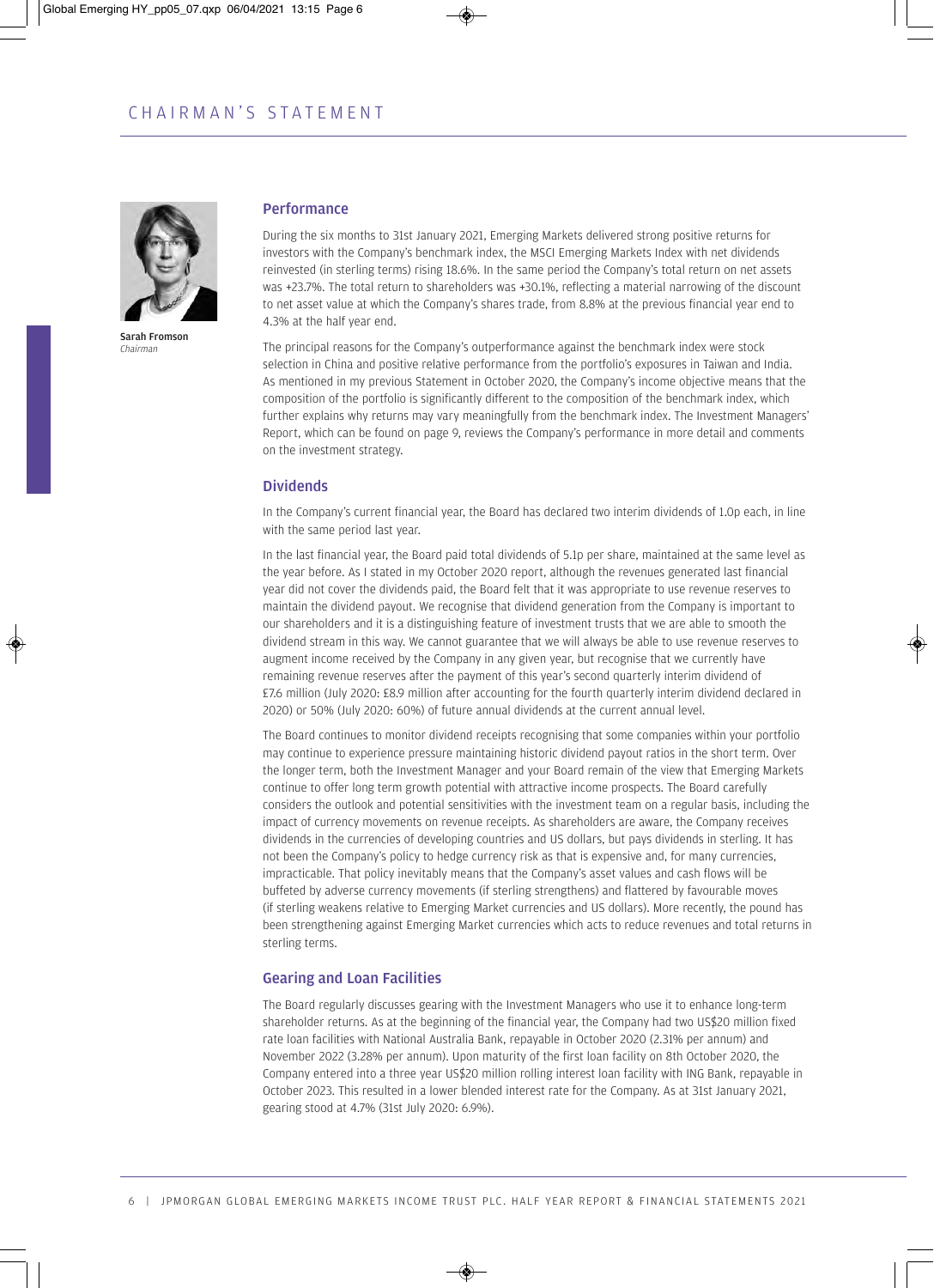#### Share Repurchases and Issuance

During the six months to 31st January 2021, the Company's share price traded at an average discount to net asset value of 7.7%. The Company did not undertake any share repurchases, nor did it issue any shares during the reporting period.

#### Environmental, Social and Governance Issues

The Manager believes that sustainable investing delivers superior returns over the long term, and has followed this ethos since long before ESG issues gained prominence. The investment team has always incorporated ESG considerations into how it selects stocks in Emerging Market companies and, more recently, the integration of these processes has become formalised. The Board is aware of the ever-increasing focus by shareholders on sustainable and responsible investment and we welcome this interest. We published the Investment Managers' first ESG Report in our 2020 Annual Report and have recently released our first externally measured ESG Rating on our website, which gives the Company an 'A' rating and an impressive 96th percentile rank (100th being the highest) in the Equity Emerging Markets Global peer group. Further information on how ESG considerations are integrated into the investment process can be found in the Investment Manager's Report on pages 9 and 10.

#### The Board

While there has been no change to the composition of the Board during the period, on 3rd December 2020 your Board announced its intention to appoint Lucy Macdonald as a non-executive director of the Company with effect from 1st April 2021. Lucy Macdonald has over 30 years' experience in the asset management industry, most recently as CIO Global Equities at Allianz Global Investors. She was also Lead Portfolio Manager of Brunner Investment Trust, a global income and growth trust from 2016 until May 2020. Lucy is also on the CFA UK investor panel. This appointment, which is being made in anticipation of Richard Robinson stepping down from the Board at the conclusion of the Company's 2021 AGM, will further increase the Board's diversity of skills, experience and background and I have no doubt Lucy will make an invaluable contribution to your Company.

#### **Outlook**

Since the half year end to 31st March 2021, the net asset value per share increased by a further 1.6% and the discount stood at 6.4%. We stress that your Investment Managers invest for the long term and your Board believes that Emerging Markets continue to provide interesting opportunities to invest in companies with good long-term capital and dividend returns prospects.

#### Sarah Fromson

*Chairman* 6th April 2021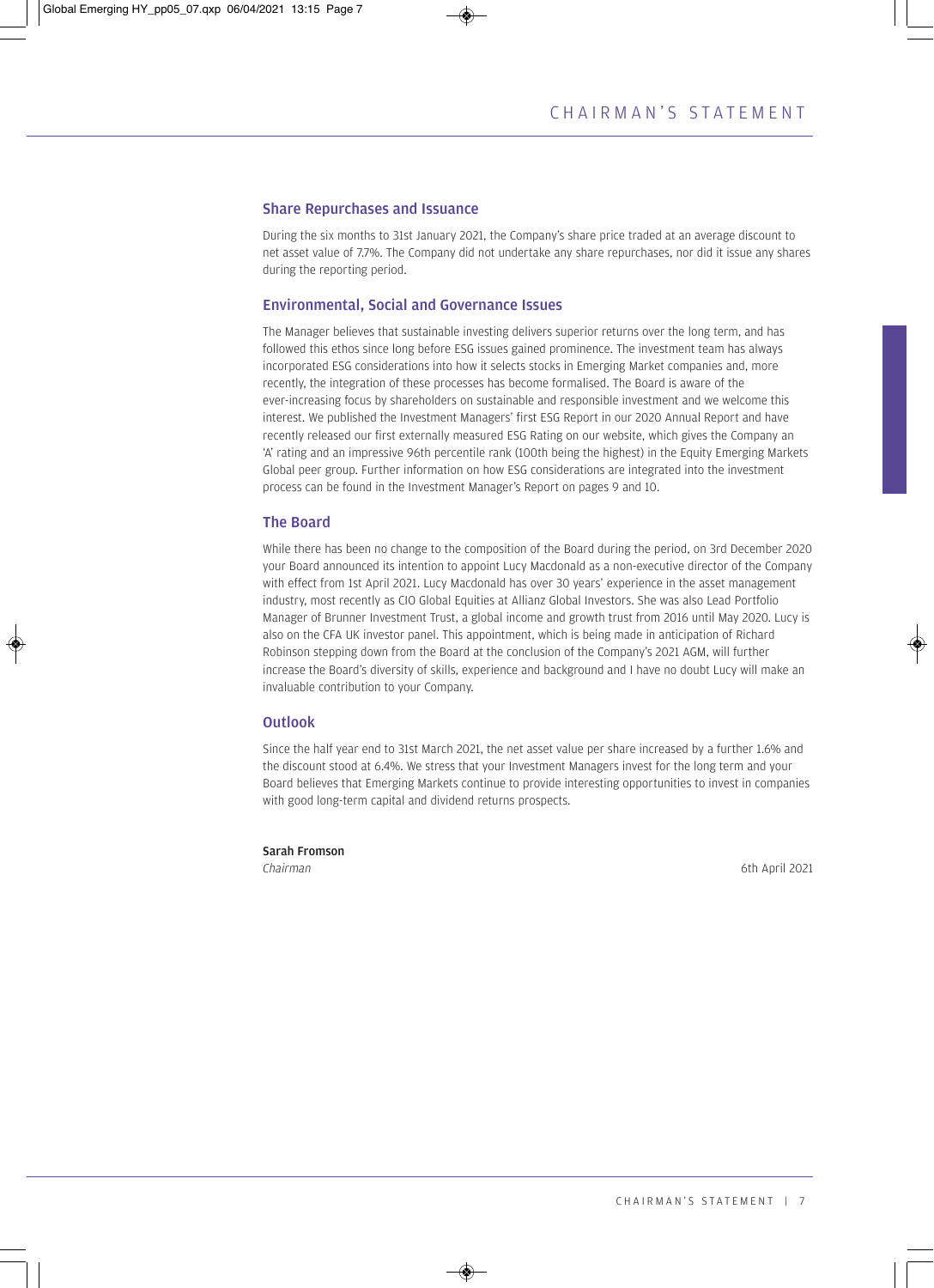Investment Review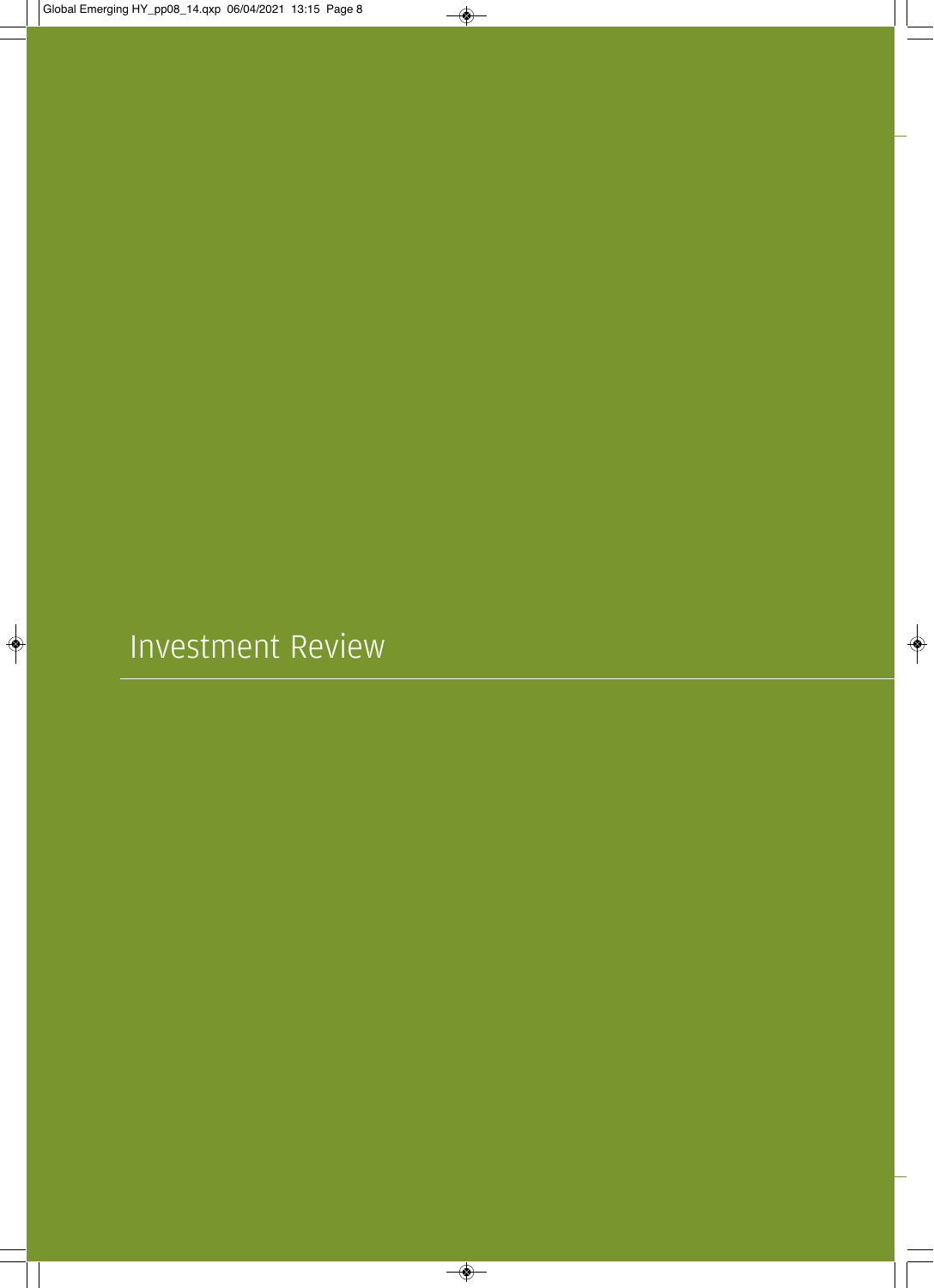

**Omar Negyal**<br>Investment Manager *Investment Manager*



Jeffrey Roskell **Investment Manager** *Investment Manager*



Isaac Thong **Investment Manager** *Investment Manager*

# Introduction

For the six-month period ended 31st January 2021, the Company's total return on net assets was +23.7% (in GBP). This compares to the benchmark (MSCI Emerging Markets Index) return of +18.6%. The outperformance in this period has helped longer-term performance.

Emerging markets did well during the half-year review period. The key driver was the arrival, in quick succession, of several proven COVID-19 vaccines, which were widely perceived as clearing the way for an easing of the severe restrictions on commercial and personal activities necessitated by the pandemic. Global financial markets quickly discounted a return to more normal economic conditions. Joe Biden's election to the US presidency also provided impetus to equity markets, in part because it is expected to improve trade relations between the US and China. While tensions between these two trading giants will persist over the long-term, relations are expected to proceed on a more predictable and less fractious basis than during the previous US administration. Biden's support for additional aggressive US fiscal stimulus provided a further boost to global equity markets, including Emerging Markets, in the closing months of 2020 and early 2021.

# Spotlight on regions, stocks and sectors

Performance over the half-year period was assisted by the portfolio's exposure to Asian economies, which have been fastest to emerge from the coronavirus crisis. Fifty-five per cent of the portfolio is invested in China and Taiwan, where economic activity is largely back to normal in many sectors. The portfolio's exposure to these two markets contributed to relative performance, as did its exposure to India, although its South Korean exposure was a relative drag.

One of the most significant positive contributors was the portfolio's position in Chinese drinks company, Jiangsu Yanghe Brewery. This is a major baiju (Chinese liquor) producer that owns good brands in the mid- to high-end segment of the market. Yanghe Brewery performed well during the review period, partly due to a widespread recovery in Chinese consumer spending once the domestic economy re-opened. Stock-specific factors were also at play, as the company's efforts to improve its distribution channels have been well received by the market.

Our largest position, Taiwan Semiconductor Manufacturing (TSMC), a Taiwanese technology stock, was another notable contributor to performance over the review period. This company is the world leader in outsourcing semiconductor manufacturing. Surging demand for semiconductors for 5G mobile phone networks, high performance computing and artificial intelligence (AI) applications continue to support this stock. In TSMC's latest earnings call, management stressed their confidence in the company's ability to capitalise on the growth opportunities created by this strong demand, just as it did during 2010-2014, a previous period of high growth and heavy capital expenditure. We remain positive on the outlook for TSMC's earnings and cash flow growth, and we expect management to stand by its commitment to 'a sustainable and steadily increasing cash dividend'.

Conversely, Bid Corporation proved a drag on performance. This is a South African-listed food distribution company, with global operations supplying restaurants and other outlets. The business was hit hard in 2020 when COVID-19 restrictions forced its customers to cease or severely curtail trading. However, its long-term returns on equity, free cash flow generation and dividend policy underpin our view that Bid Corp remains a quality company and we continue to hold this stock, while monitoring its recovery potential.

# Portfolio changes

During the review period, much of our portfolio activity focused on China. We added to existing positions in several Chinese consumer-related stocks, including Tingyi, a food and beverage manufacturer, Topsports, a sports apparel retailer with strong ties to international brands such as Nike and Adidas, and Yum China, a restaurant operator with exclusive rights to run KFC and Pizza Hut outlets in China. We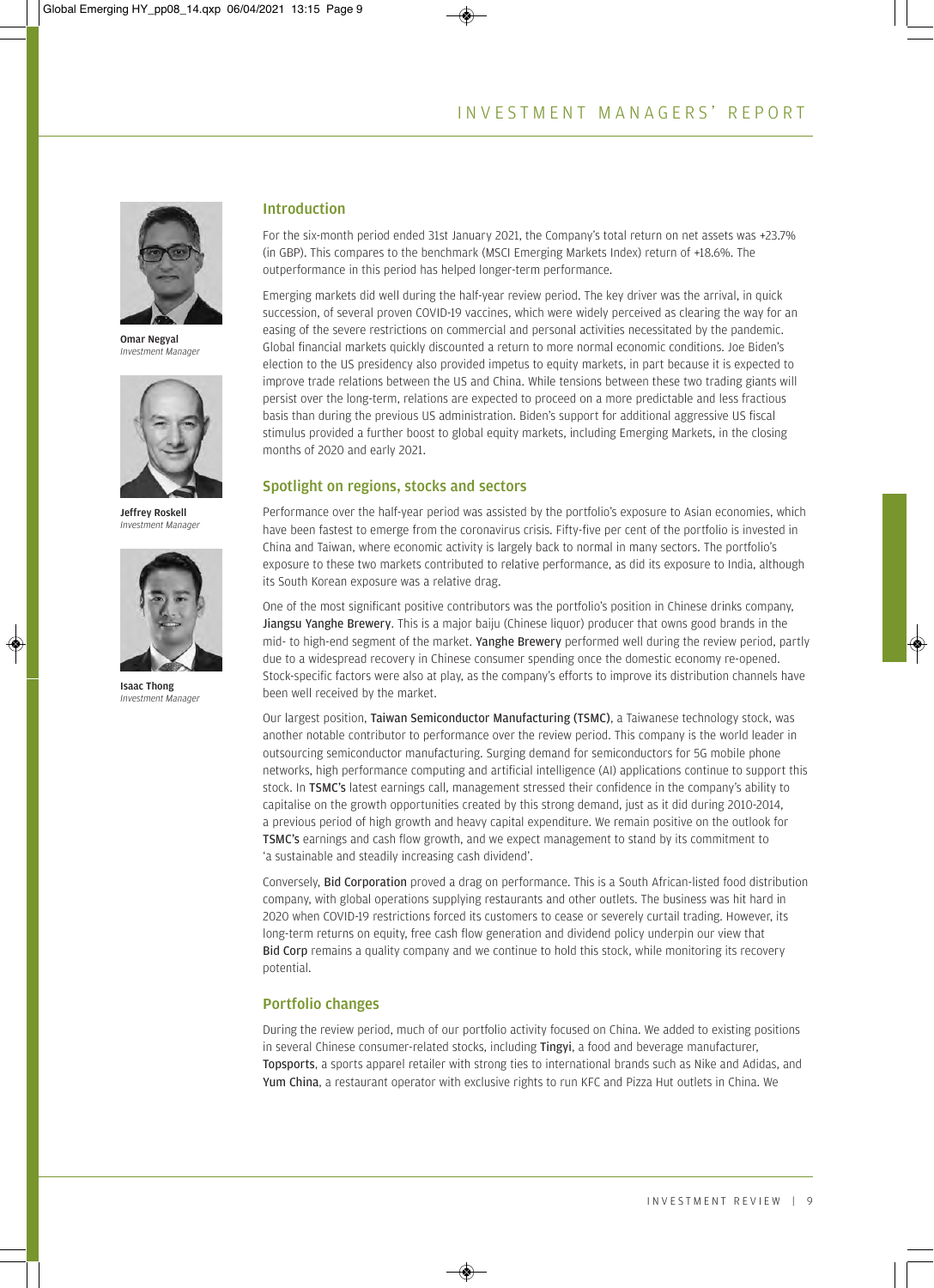believe these companies are strong business franchises offering attractive long-term dividend streams, and all have exposure to Chinese consumer demand, which is projected to grow strongly over the medium-term.

The pandemic has provided us with a unique opportunity to observe companies' behaviour; not only the ways in which they have adapted their businesses in response to the crisis, but also how they treat their customers, workers and other stakeholders during a time of extreme and unprecedented pressures. This influenced our positioning, for example, in Yum China where we were impressed by the company's treatment of its workforce during the COVID crisis. The company honoured commitments for scheduled hours even as stores were closed and enhanced medical insurance for staff and their families. Yum China also provided free meals to hospitals and community health centres in 28 provinces across China. Examples such as this provide a view on how management treats social concerns, something we think can help with the long term duration of the business.

We also increased our holding in Infosys, the Indian IT services company that is benefiting from the acceleration in companies' digital transformation efforts. Infosys has begun to pay-out the bulk of its free cash flow via dividends and buybacks, and this has increased its attractiveness as a source of investment income.

One negative development, related to US-China political tensions, was the issuance of an Executive Order from the US which restricts US persons from investing in certain Chinese companies that were deemed to have military links. Following on from this we sold our positions in both CNOOC and China Overseas Land (COLI). In the latter case, COLI was not directly named in the list but we re-evaluated the position in light of increased risk of ownership, leading to the sale.

We sold Sands China, a Hong Kong listed resort and casino operator, due to increasing concerns about its dividend paying capacity. Revenues have been severely affected by COVID-19 restrictions and although we expect the company to begin to recover as the hospitality and tourism sector re-opens, the pace of recovery is likely to be hesitant and the management has adopted a conservative approach to balance sheet leverage. These factors suggest that dividend recovery is likely to be slow and limited.

We also took some profits on our position in Jiangsu Yanghe Brewery. As discussed above, this was one of the portfolio's strongest performers over the review period. Our decision to reduce exposure was prompted by the strong share price rally, which left valuation levels – including the dividend yield – looking less attractive. We believe this partial sale is a good illustration of the discipline inherent in our investment process, which uses yields as a guide that encourages us to hold stocks during tougher times, while acting as a signal to re-consider position sizing during good times.

#### Our engagement on Environmental, Social and Governance (ESG) issues

We believe that sound environmental, social and governance (ESG) practices are extremely important to the sustainability of business models and we welcome the fact that more Emerging Market companies are explicitly recognising this fact and improving their practices accordingly. ESG considerations are therefore integral to our investment process. When considering potential investments, our analysts assess each company on a list of relevant issues, including its carbon emissions, renewable energy and recycling policies, employment and diversity practices and its approach to corporate governance.

We place particular emphasis on governance and we draw a direct link between a company's dividend policy and the quality of its governance. In our view, a company's willingness to return cash to shareholders is a tangible and positive governance indicator. We have engaged with many companies on this issue over time, to understand their motivations and capital allocation objectives. We also discuss the magnitude of returns to shareholders and the motivations behind any split between dividends and buybacks.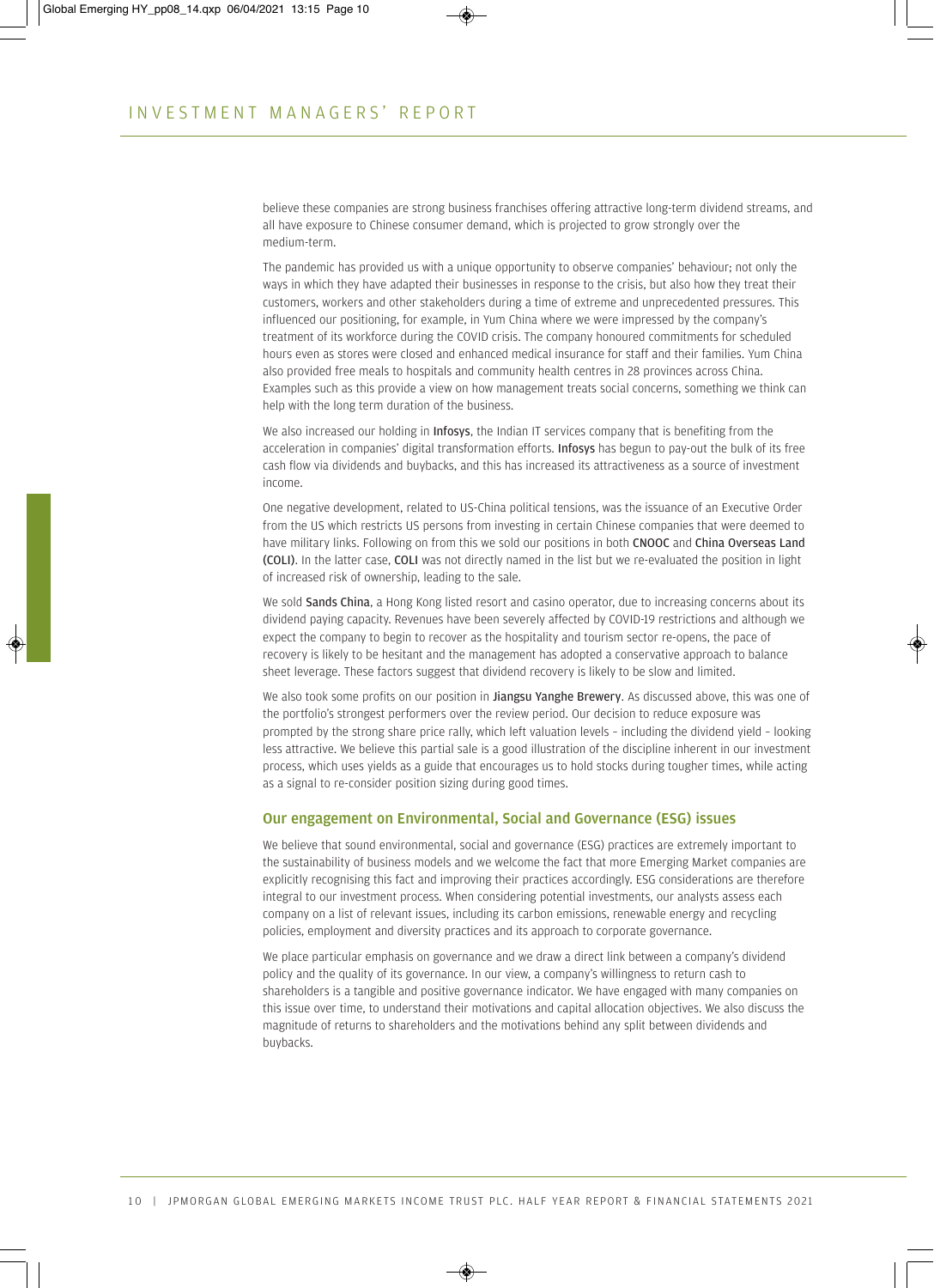Walmex, a Mexican consumer retailer which we added to last year, provides an example and illustrates how we apply these insights in practice. Our assessment of **Walmex's** ESG credentials was already positive before the pandemic and its response to the COVID-19 crisis, combined with its latest sustainability statements, added to our positive view. The company's treatment of its workforce during the crisis has been particularly impressive. It changed its salary payments from fortnightly to weekly, provided transportation for employees with difficult commutes and placed older store packers on paid leave. On the matter of sustainable sourcing, we felt management needed to commit to clearer targets and Walmex's latest sustainability statement took meaningful steps in this direction. The company adopted a policy of zero tolerance of deforestation for palm oil production, ensuring that the brands it supplies use palm oil only from 100% sustainable sources by the end of 2020 (compared to 85% in 2019). The company also committed to buy 100% of its seafood from certified sustainable sources, or those endorsed by the Fishery Improvement Project, by 2025 (versus 30% in 2019).

#### Outlook — Remaining cautious on dividends in the near term

The arrival of several effective vaccines and their relatively quick roll-out around the world has transformed the economic and financial market landscape. Economies should begin to recover, and although the pace of recovery remains uncertain, the long term outlook for sales, profits and cash flow have all improved.

Markets will discount this improvement before we see evidence of a rise in corporate earnings, and the recovery in dividends will, in turn, lag earnings increases, due to reporting timetables. We will therefore remain relatively cautious about dividend announcements across Emerging Markets in the near term. However, looking further ahead, we are confident about the earnings and dividend payment power of our portfolio companies. In our view, Emerging Markets continue to offer the potential for long term growth, and pay-out ratios should generally remain relatively steady, at around 35%.

As a reminder, we receive dividends from portfolio companies in local currencies and pay out dividends in sterling. Currency movements therefore have an impact on revenue receipts year-by-year. (All else being equal, a rising pound puts pressure on revenue receipts from Emerging Markets).

Across Emerging Markets, opportunities to invest in sound companies paying attractive dividends tend to cluster, resulting in portfolio tilts towards certain countries and sectors. This accounts for our significant overweight positions in Taiwan, Russia and Mexico. On a sectoral basis, we find many appealing income opportunities within Financials, Consumer Staples and Technology, so we are materially overweight these three sectors. It is worth noting that the performance of companies within these three key sectors is not uniformly reliant on the post-pandemic recovery, with many expected to benefit from longer-term structural changes.

We will remain focused on our long-term aim of investing in sound businesses, selecting stocks on the basis of their fundamental qualities, strong balance sheets and sustainable dividend policies. We believe this focus on quality businesses puts the Company's portfolio in a good position to successfully navigate current market conditions and we remain confident in its potential to deliver dividends and capital returns to shareholders with a long-term perspective.

Omar Negyal Jeffrey Roskell Isaac Thong *Investment Managers* 6th April 2021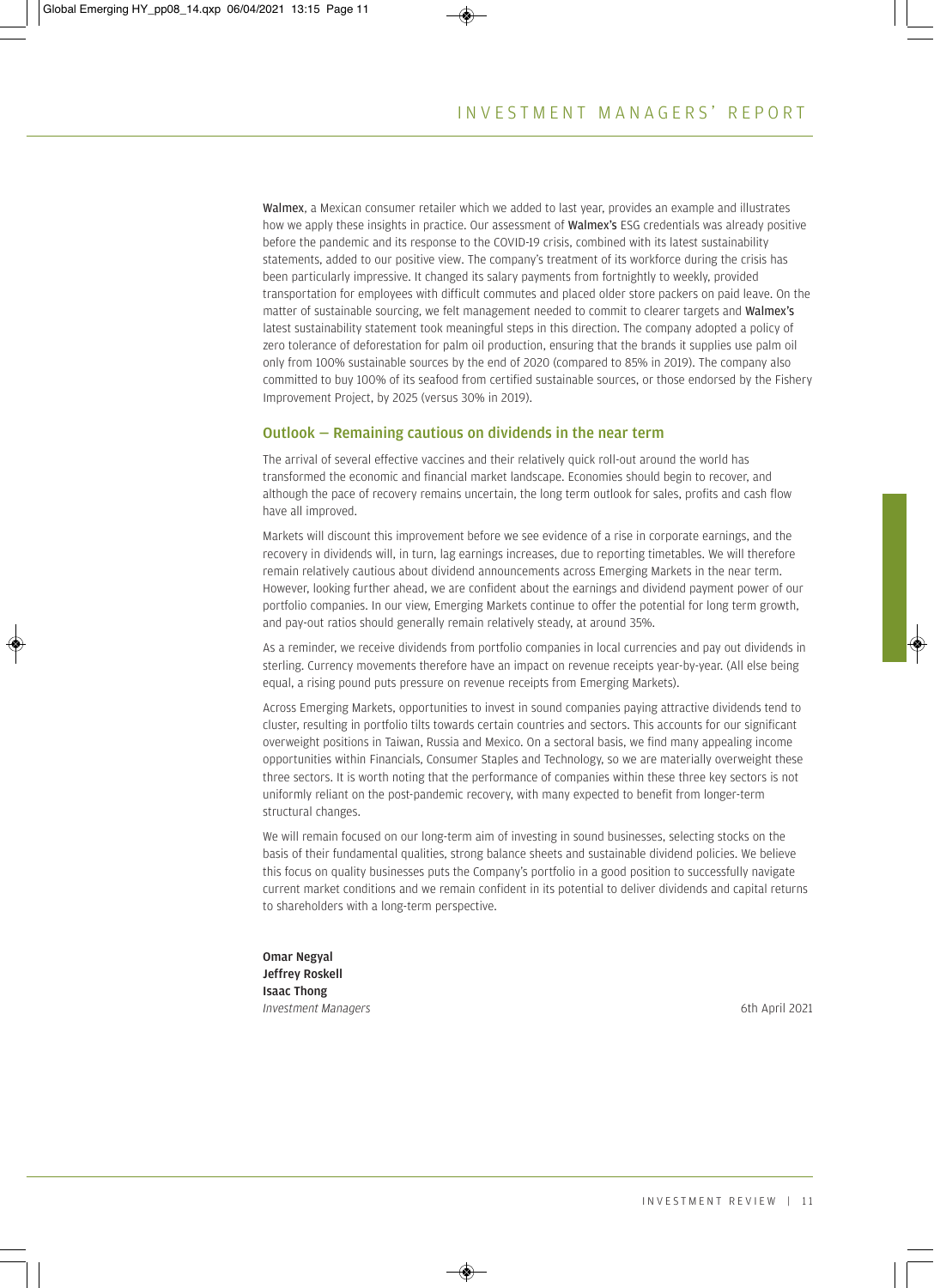# LIST OF INVESTMENTS

#### AT 31st JANUARY 2021

| Company                                   | Valuation<br>£'000 |
|-------------------------------------------|--------------------|
| <b>CHINA &amp; HONG KONG</b>              |                    |
| China Merchants Bank <sup>1</sup>         | 12,525             |
| Ping An Insurance Group Co.               |                    |
| of China <sup>1</sup>                     | 11,859             |
| Hong Kong Exchanges & Clearing            | 11.286             |
| China Pacific Insurance <sup>1</sup>      | 10,812             |
| China Construction Bank <sup>1</sup>      | 10,365             |
| Inner Mongolia Yili Industrial            | 9,655              |
| Midea                                     | 9,466              |
| Haier Smart Home <sup>1</sup>             | 7,172              |
| JS Global Lifestyle                       | 6.605              |
| Jiangsu Expressway <sup>1</sup>           | 6,432              |
| NetEase                                   | 6,205              |
| Postal Savings Bank of China <sup>1</sup> | 6,187              |
| Tingyi Cayman Islands                     | 6,044              |
| Topsports International                   | 5,215              |
| Hang Seng Bank                            | 4,508              |
| Fuyao Glass Industry <sup>1</sup>         | 4,321              |
| Joyoung                                   | 4.205              |
| Guangdong Investment                      | 3.889              |
| China Resources Land                      | 3,837              |
| HKT Trust & HKT                           | 3,448              |
| Yum China                                 | 3,336              |
| Pacific Textiles                          | 3,167              |
| WH                                        | 2,816              |
| China Petroleum & Chemical <sup>1</sup>   | 2,539              |
| Jiangsu Yanghe Brewery Joint-Stock        | 2,102              |
| Xinvi Glass                               | 2,081              |
| China Life Insurance <sup>1</sup>         | 1,785              |
| Huayu Automotive Systems                  | 1,463              |
|                                           | 163,325            |

### TAIWAN

| Taiwan Semiconductor     |        |
|--------------------------|--------|
| Manufacturing            | 38.078 |
| Vanguard International   |        |
| Semiconductor            | 15.154 |
| Advantech                | 6.172  |
| Delta Electronics        | 5.171  |
| Accton Technology        | 5.142  |
| <b>Frlat Textile</b>     | 5,104  |
| Realtek Semiconductor    | 4.849  |
| President Chain Store    | 4.666  |
| Novatek Microelectronics | 4.078  |

| Company             | Valuation<br>£'000 |
|---------------------|--------------------|
| TAIWAN - CONT       |                    |
| Wiwynn              | 3,587              |
| Quanta Computer     | 3.450              |
| MediaTek            | 3.163              |
| Chicony Electronics | 2.244              |
| Mega Financial      | 1,335              |
|                     | 102.193            |

#### RUSSIA

|                                 | 43.729 |
|---------------------------------|--------|
| Magnitogorsk Iron & Steel Works | 2.707  |
| Severstal <sup>2</sup>          | 3.341  |
| Alrosa                          | 4.673  |
| LUKOIL <sup>2</sup>             | 5.814  |
| Moscow Exchange MICEX-RTS       | 12,861 |
| Sherbank of Russia              | 14.333 |
|                                 |        |

# SOUTH KOREA

|                     | 34,393 |
|---------------------|--------|
| KT&G                | 4.683  |
| Samsung Electronics | 29,710 |

# INDIA

|                           | 32.954 |
|---------------------------|--------|
| ITC.                      | 4.058  |
| Infosys <sup>2</sup>      | 9.442  |
| Tata Consultancy Services | 19,454 |
|                           |        |

# MEXICO

|                                  | 26,069 |
|----------------------------------|--------|
| Grupo Financiero Banorte         | 957    |
| Grupo Aeroportuario del Pacifico | 1.294  |
| Bolsa Mexicana de Valores        | 4,216  |
| Kimberly-Clark de Mexico         | 6.661  |
| Wal-Mart de Mexico               | 12.941 |
|                                  |        |

# SOUTH AFRICA

| <b>Bid</b>  | 4,438  |
|-------------|--------|
| <b>JSE</b>  | 4,112  |
| AVI         | 3,897  |
| Mr Price    | 1,967  |
| <b>SPAR</b> | 1,720  |
| Vodacom     | 1,243  |
|             | 17,377 |

# Valuation<br>
£'000 Company INDONESIA Bank Rakyat Indonesia Persero 7,214 Telkom Indonesia Persero 6,910 14,124 THAILAND Tisco Financial 7,573 Siam Cement 4,726 12,299 BRAZIL Itau Unibanco Preference 3,545 Ambev<sup>2</sup> 2,382 Odontoprev 2,146 BB Seguridade Participacoes 1,523 9,596 SAUDI ARABIA Al Rajhi Bank 7,501 7,501 ROMANIA Banca Transilvania 4,114 4,114 MALAYSIA Carlsberg Brewery Malaysia 4,075 4,075 **TURKEY** BIM Birlesik Magazalar 2,797 2,797 CHILE Banco Santander Chile<sup>2</sup> 1,333 1,333 CZECH REPUBLIC Komercni banka 600 600 TOTAL INVESTMENTS 476,479 <sup>1</sup> 'H' Shares.

<sup>2</sup> Includes ADRs (American Depositary Receipts)/GDRs (Global Depositary Receipts).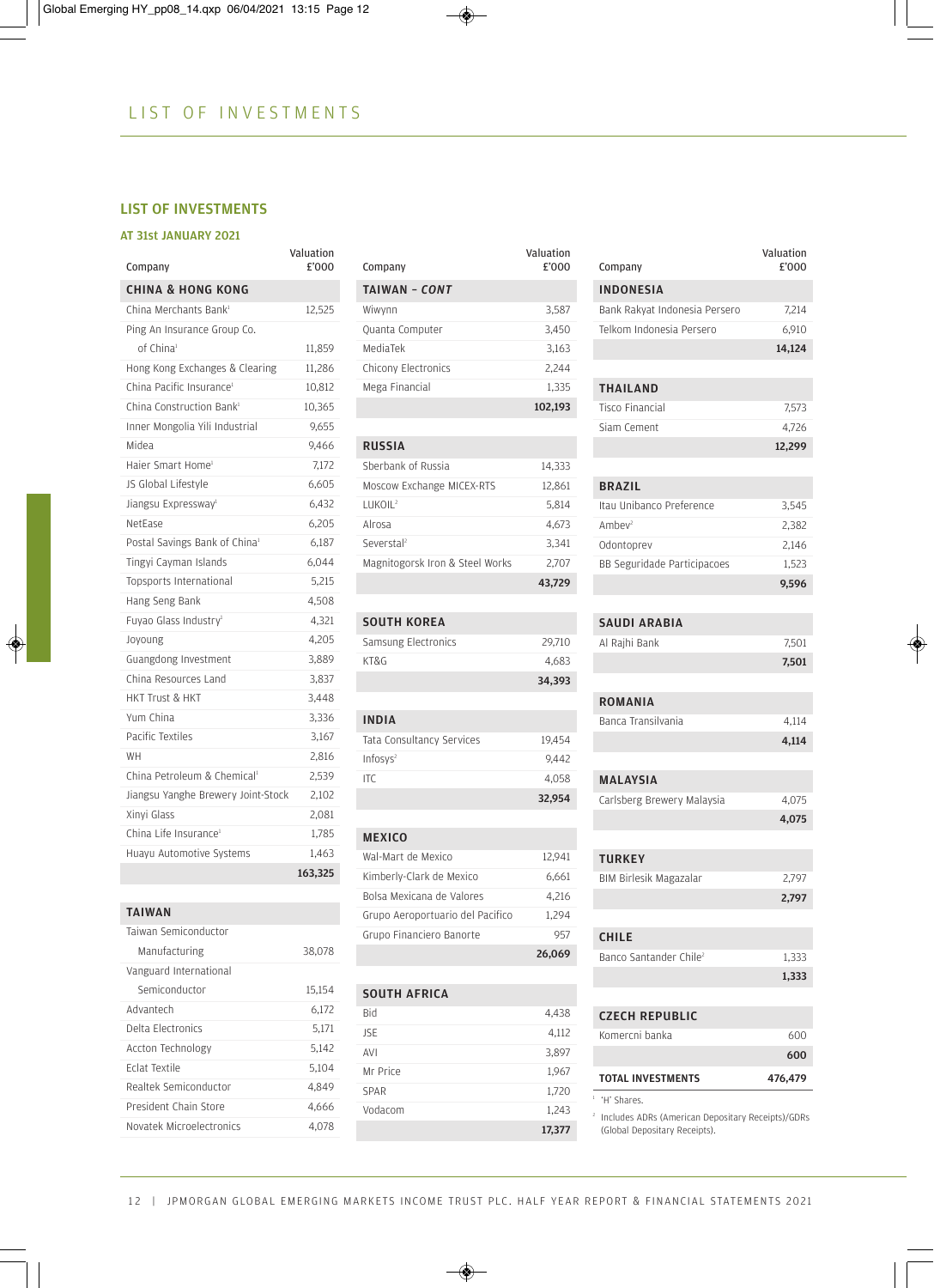# SECTOR ANALYSIS

|                        | 31st January 2021          |                  | 31st July 2020 |           |
|------------------------|----------------------------|------------------|----------------|-----------|
|                        | Portfolio                  | <b>Benchmark</b> | Portfolio      | Benchmark |
|                        | $\frac{0}{0}$ <sup>1</sup> | $\frac{0}{0}$    | $^{0/0}$       | %         |
| Information Technology | 31.4                       | 20.9             | 32.4           | 18.4      |
| Financials             | 29.5                       | 17.1             | 29.0           | 18.1      |
| Consumer Staples       | 15.3                       | 5.7              | 14.4           | 6.4       |
| Consumer Discretionary | 11.4                       | 19.3             | 10.7           | 18.0      |
| Communication Services | 3.7                        | 12.3             | 3.0            | 13.0      |
| Materials              | 3.2                        | 7.4              | 3.4            | 7.0       |
| Energy                 | 1.8                        | 4.6              | 2.3            | 5.7       |
| Industrials            | 1.6                        | 4.2              | 1.3            | 4.5       |
| Utilities              | 0.8                        | 1.9              | 0.7            | 2.2       |
| Real Estate            | 0.8                        | 1.9              | 1.9            | 2.4       |
| Health Care            | 0.5                        | 4.7              | 0.9            | 4.3       |
| Total                  | 100.0                      | 100.0            | 100.0          | 100.0     |

<sup>1</sup> Based on total investments of £476.5m (31st July 2020: £402.3m).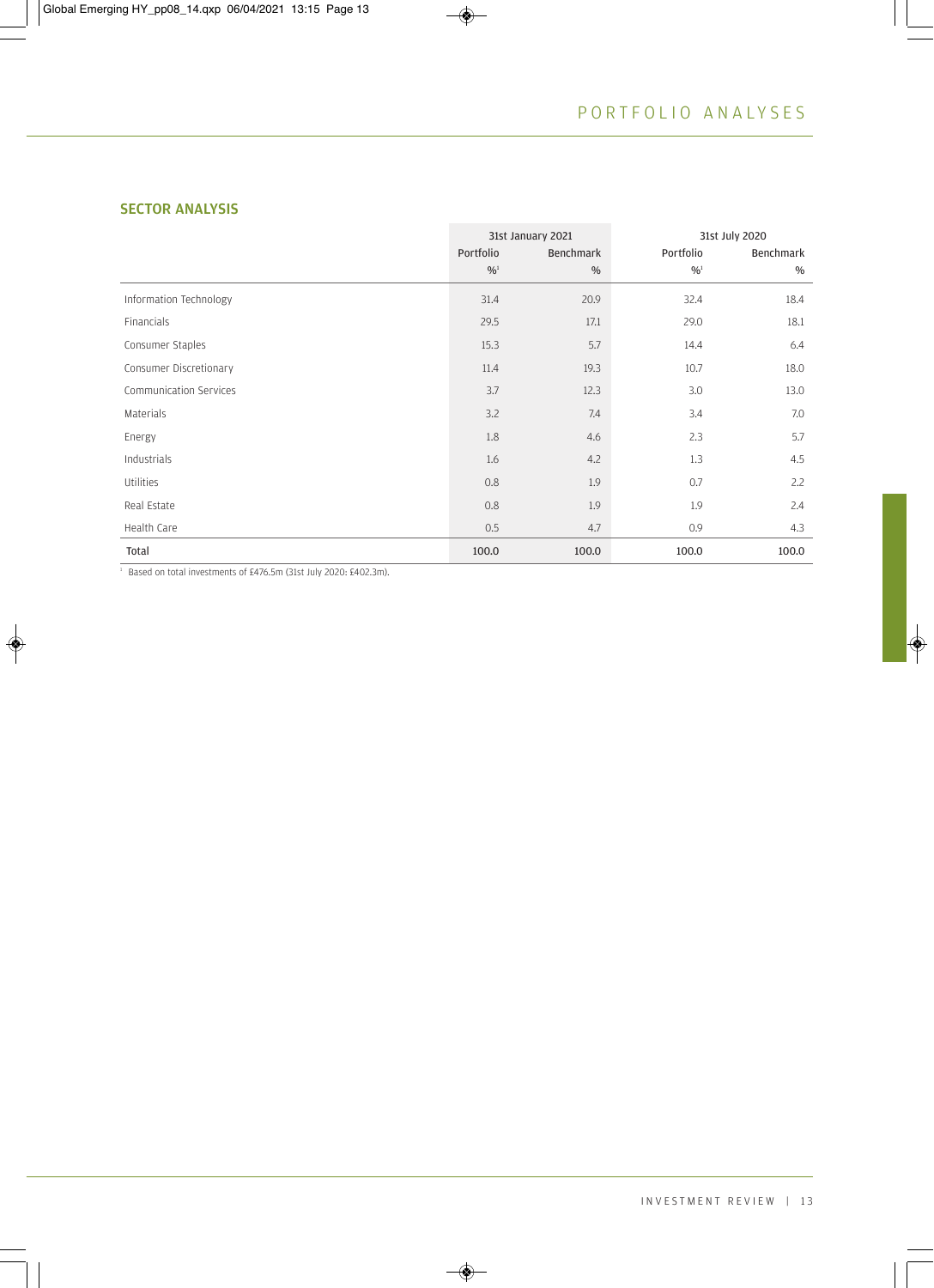# GEOGRAPHICAL ANALYSIS

|                      | 31st January 2021 |                          |                          | 31st July 2020    |
|----------------------|-------------------|--------------------------|--------------------------|-------------------|
|                      | Portfolio         | Benchmark                | Portfolio                | Benchmark         |
|                      | $\frac{0}{0}$     | $\%$                     | $\frac{0}{0}$            | $\%$              |
| China & Hong Kong    | 34.3              | 40.1                     | 30.5                     | 41.0              |
| Taiwan               | 21.4              | 13.3                     | 25.1                     | 13.0              |
| Russia               | 9.2               | 2.8                      | 9.1                      | 3.0               |
| South Korea          | 7.2               | 13.2                     | 6.3                      | 11.5              |
| India                | 6.9               | 8.9                      | 5.2                      | 8.1               |
| Mexico               | 5.5               | 1.6                      | 5.3                      | 1.6               |
| South Africa         | 3.6               | 3.5                      | 4.4                      | 3.7               |
| Indonesia            | 3.0               | 1.3                      | 2.6                      | 1.4               |
| Thailand             | 2.6               | 1.8                      | 2.7                      | 2.0               |
| Brazil               | 2.0               | 4.6                      | 2.8                      | 5.5               |
| Saudi Arabia         | 1.6               | 2.4                      | 1.7                      | 2.5               |
| Romania              | 0.9               | $\overline{\phantom{0}}$ | 0.8                      |                   |
| Malaysia             | 0.8               | 1.4                      | 1.2                      | 1.8               |
| Turkey               | 0.6               | 0.4                      | 0.8                      | 0.4               |
| Chile                | 0.3               | $0.5\,$                  | 0.3                      | 0.6               |
| Czech Republic       | 0.1               | $0.1\,$                  | 0.1                      | 0.1               |
| Philippines          |                   | 0.7                      | 0.4                      | 0.8               |
| Qatar                |                   | 0.7                      | $\overline{\phantom{0}}$ | $0.8\,$           |
| Poland               |                   | 0.7                      | $\equiv$                 | 0.7               |
| United Arab Emirates |                   | 0.6                      |                          | $0.5\,$           |
| Kuwait               |                   | $0.5\,$                  |                          | $\qquad \qquad -$ |
| Peru                 |                   | 0.2                      |                          | 0.2               |
| Hungary              |                   | 0.2                      |                          | 0.2               |
| Colombia             |                   | 0.2                      |                          | 0.2               |
| Argentina            |                   | 0.1                      |                          | 0.1               |
| Greece               |                   | 0.1                      |                          | 0.1               |
| Egypt                |                   | 0.1                      |                          | 0.1               |
| Kenya                |                   |                          | 0.7                      |                   |
| United States        |                   | $\overline{\phantom{0}}$ | $\overline{\phantom{0}}$ | 0.1               |
| Total                | 100.0             | 100.0                    | 100.0                    | 100.0             |

<sup>1</sup> Based on total investments of £476.5m (31st July 2020: £402.3m).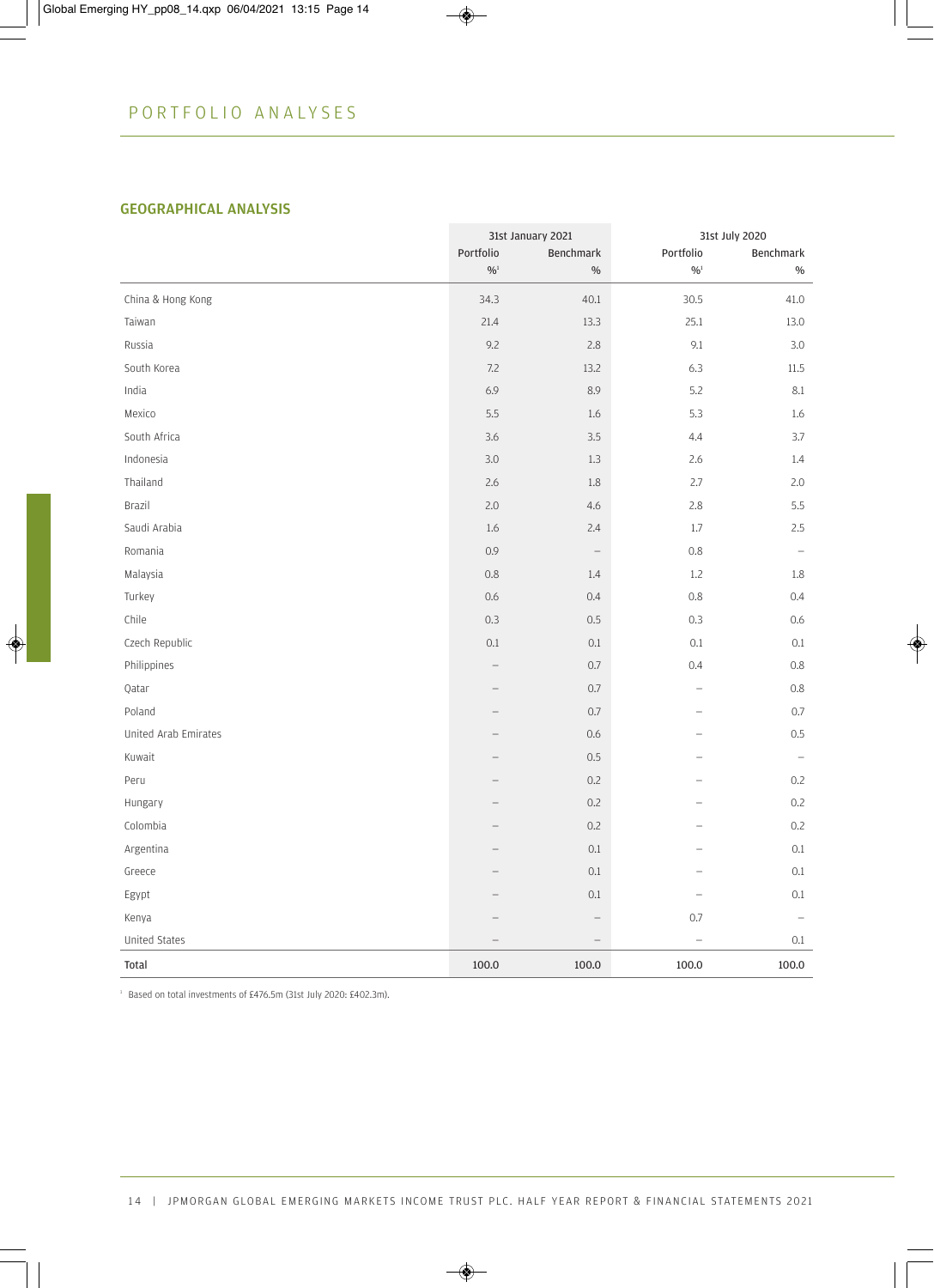Financial Statements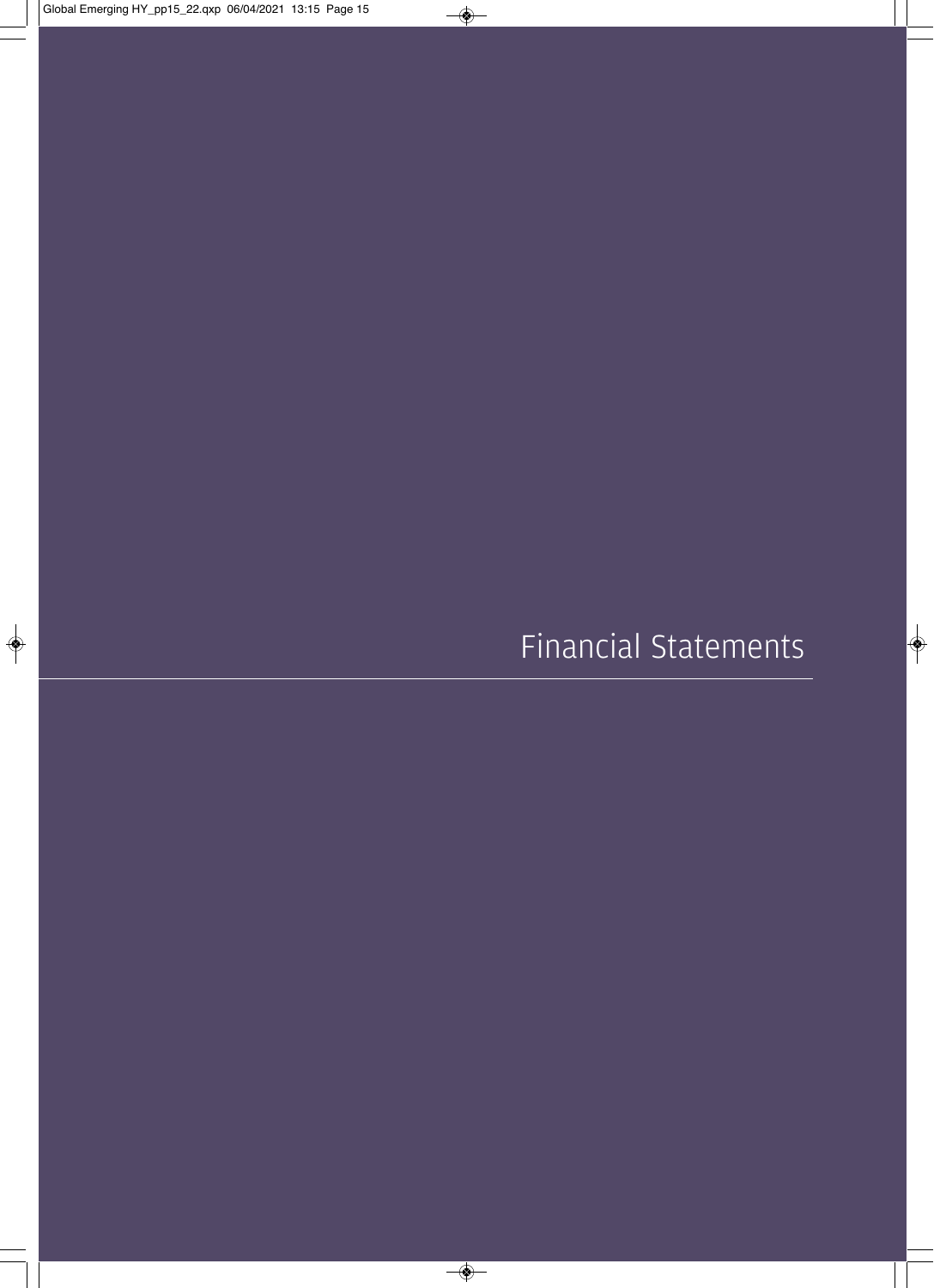#### FOR THE SIX MONTHS ENDED 31ST JANUARY 2021

|                                                             | (Unaudited)<br>Six months ended<br>31st January 2021 |                          |                       | (Unaudited)<br>Six months ended<br>31st January 2020 |                  |                | (Audited)<br>Year ended<br>31st July 2020 |                   |                |
|-------------------------------------------------------------|------------------------------------------------------|--------------------------|-----------------------|------------------------------------------------------|------------------|----------------|-------------------------------------------|-------------------|----------------|
|                                                             | Revenue<br>£'000                                     | Capital<br>£'000         | <b>Total</b><br>£'000 | Revenue<br>£'000                                     | Capital<br>£'000 | Total<br>£'000 | Revenue<br>£'000                          | Capital<br>£'000  | Total<br>£'000 |
| Gains/(losses) on investments<br>held at fair value through |                                                      |                          |                       |                                                      |                  |                |                                           |                   |                |
| profit or loss                                              | $\qquad \qquad -$                                    | 83,754                   | 83,754                | $\qquad \qquad -$                                    | (25, 178)        | (25, 178)      |                                           | (50, 303)         | (50, 303)      |
| Net foreign currency gains                                  |                                                      | 955                      | 955                   |                                                      | 1,758            | 1,758          |                                           | 1,516             | 1,516          |
| Income from investments<br>Interest receivable and similar  | 6,317                                                | $\qquad \qquad -$        | 6,317                 | 5,578                                                |                  | 5,578          | 16,308                                    | $\qquad \qquad -$ | 16,308         |
| income                                                      | 23                                                   | $\overline{\phantom{m}}$ | 23                    | 45                                                   |                  | 45             | 66                                        |                   | 66             |
| Gross return/(loss)                                         | 6,340                                                | 84,709                   | 91,049                | 5,623                                                | (23, 420)        | (17,797)       | 16,374                                    | (48, 787)         | (32, 413)      |
| Management fee                                              | (532)                                                | (1,241)                  | (1,773)               | (617)                                                | (1,439)          | (2,056)        | (1,154)                                   | (2,694)           | (3,848)        |
| Other administrative expenses                               | (390)                                                |                          | (390)                 | (338)                                                |                  | (338)          | (649)                                     |                   | (649)          |
| Net return/(loss) before                                    |                                                      |                          |                       |                                                      |                  |                |                                           |                   |                |
| finance costs and taxation                                  | 5,418                                                | 83,468                   | 88,886                | 4,668                                                | (24, 859)        | (20, 191)      | 14,571                                    | (51, 481)         | (36,910)       |
| Finance costs                                               | (149)                                                | (347)                    | (496)                 | (135)                                                | (313)            | (448)          | (270)                                     | (630)             | (900)          |
| Net return/(loss) before                                    |                                                      |                          |                       |                                                      |                  |                |                                           |                   |                |
| taxation                                                    | 5,269                                                | 83,121                   | 88,390                | 4,533                                                | (25, 172)        | (20,639)       | 14,301                                    | (52, 111)         | (37, 810)      |
| Taxation                                                    | (623)                                                |                          | (623)                 | (519)                                                |                  | (519)          | (1, 584)                                  |                   | (1,584)        |
| Net return/(loss) after<br>taxation                         | 4,646                                                | 83,121                   | 87,767                | 4,014                                                | (25, 172)        | (21, 158)      | 12,717                                    | (52,111)          | (39, 394)      |
| Return/(loss) per share (note 3)                            | 1.56p                                                | 27.96p                   | 29.52p                | 1.35p                                                | (8.47)p          | (7.12)p        | 4.28p                                     | (17.53)p          | (13.25)p       |

All revenue and capital items in the above statement derive from continuing operations. No operations were acquired or discontinued in the period.

The 'Total' column of this statement is the profit and loss account of the Company and the 'Revenue' and 'Capital' columns represent supplementary information prepared under guidance issued by the Association of Investment Companies.

The net return/(loss) represents the profit/(loss) per share for the period and also the total comprehensive income.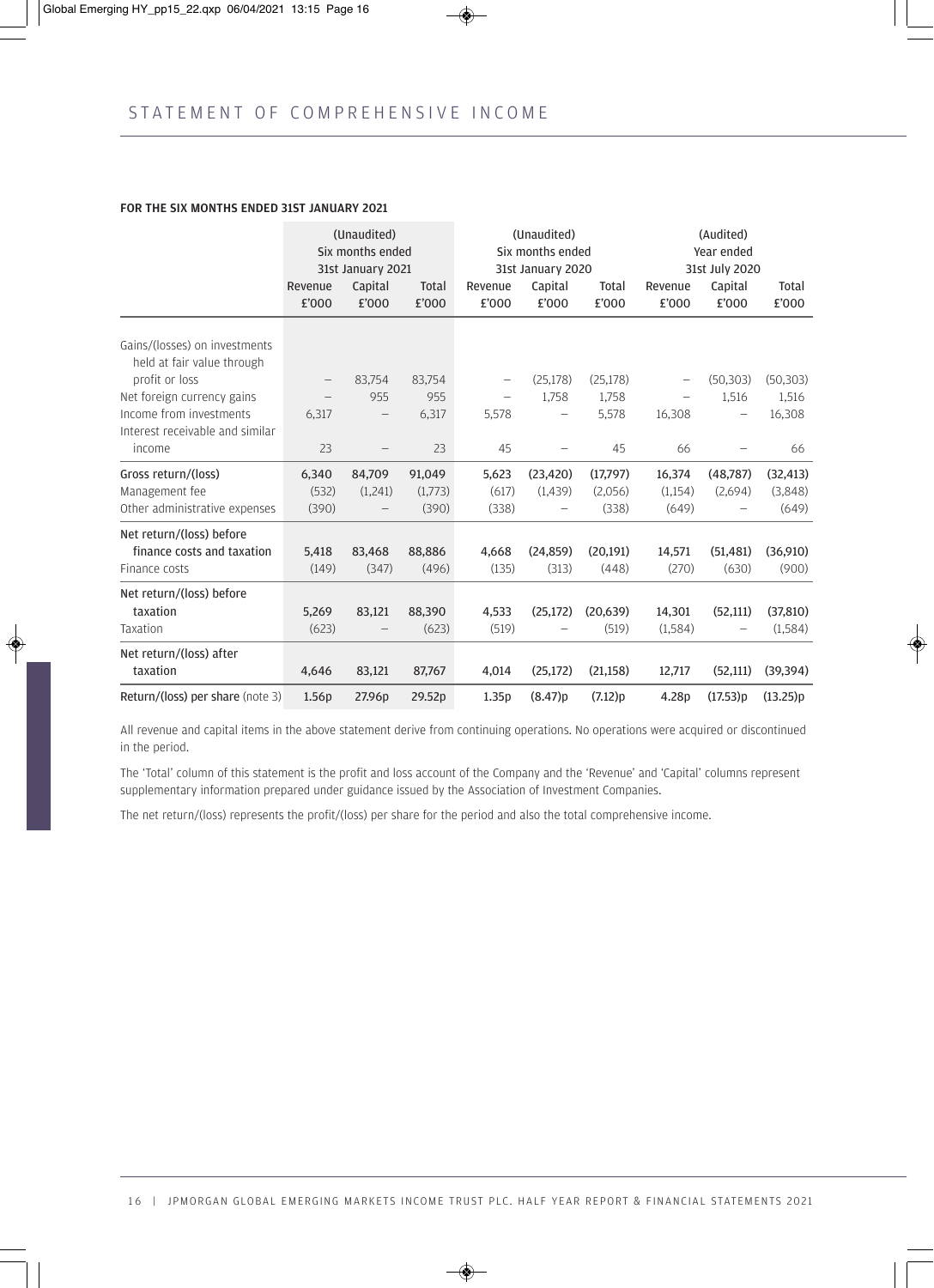|                                       | Called up |         | Capital    |                        |          |                      |           |
|---------------------------------------|-----------|---------|------------|------------------------|----------|----------------------|-----------|
|                                       | share     | Share   | redemption | Other                  | Capital  | Revenue              |           |
|                                       | capital   | premium | reserve    | reserve <sup>1,2</sup> | reserves | reserve <sup>2</sup> | Total     |
|                                       | £'000     | £'000   | £'000      | £'000                  | £'000    | £'000                | £'000     |
| Six months ended                      |           |         |            |                        |          |                      |           |
| 31st January 2021 (Unaudited)         |           |         |            |                        |          |                      |           |
| At 31st July 2020                     | 2,973     | 222,582 | 13         | 100,605                | 35,111   | 15,129               | 376,413   |
| Net return                            |           |         |            |                        | 83,121   | 4,646                | 87,767    |
| Dividends paid in the period (note 4) |           |         |            |                        |          | (9,215)              | (9,215)   |
| At 31st January 2021                  | 2,973     | 222,582 | 13         | 100,605                | 118,232  | 10,560               | 454,965   |
| Six months ended                      |           |         |            |                        |          |                      |           |
| 31st January 2020 (Unaudited)         |           |         |            |                        |          |                      |           |
| At 31st July 2019                     | 2,973     | 222,582 | 13         | 100,605                | 87,222   | 17,573               | 430,968   |
| Net (loss)/return                     |           |         | -          |                        | (25,172) | 4,014                | (21, 158) |
| Dividends paid in the period (note 4) |           |         | -          |                        |          | (9,215)              | (9,215)   |
| At 31st January 2020                  | 2,973     | 222,582 | 13         | 100,605                | 62,050   | 12,372               | 400,595   |
| Year ended                            |           |         |            |                        |          |                      |           |
| 31st July 2020 (Audited)              |           |         |            |                        |          |                      |           |
| At 31st July 2019                     | 2,973     | 222,582 | 13         | 100,605                | 87,222   | 17,573               | 430,968   |
| Net (loss)/return                     |           |         |            |                        | (52,111) | 12,717               | (39,394)  |
| Dividends paid in the year (note 4)   |           |         | -          |                        |          | (15,161)             | (15,161)  |
| At 31st July 2020                     | 2,973     | 222,582 | 13         | 100,605                | 35,111   | 15,129               | 376,413   |

<sup>1</sup> The balance of the share premium was cancelled on 20th October 2010 and transferred to the 'other reserve'.

<sup>2</sup> These reserves form the distributable reserve of the Company and may be used to fund distributions to investors.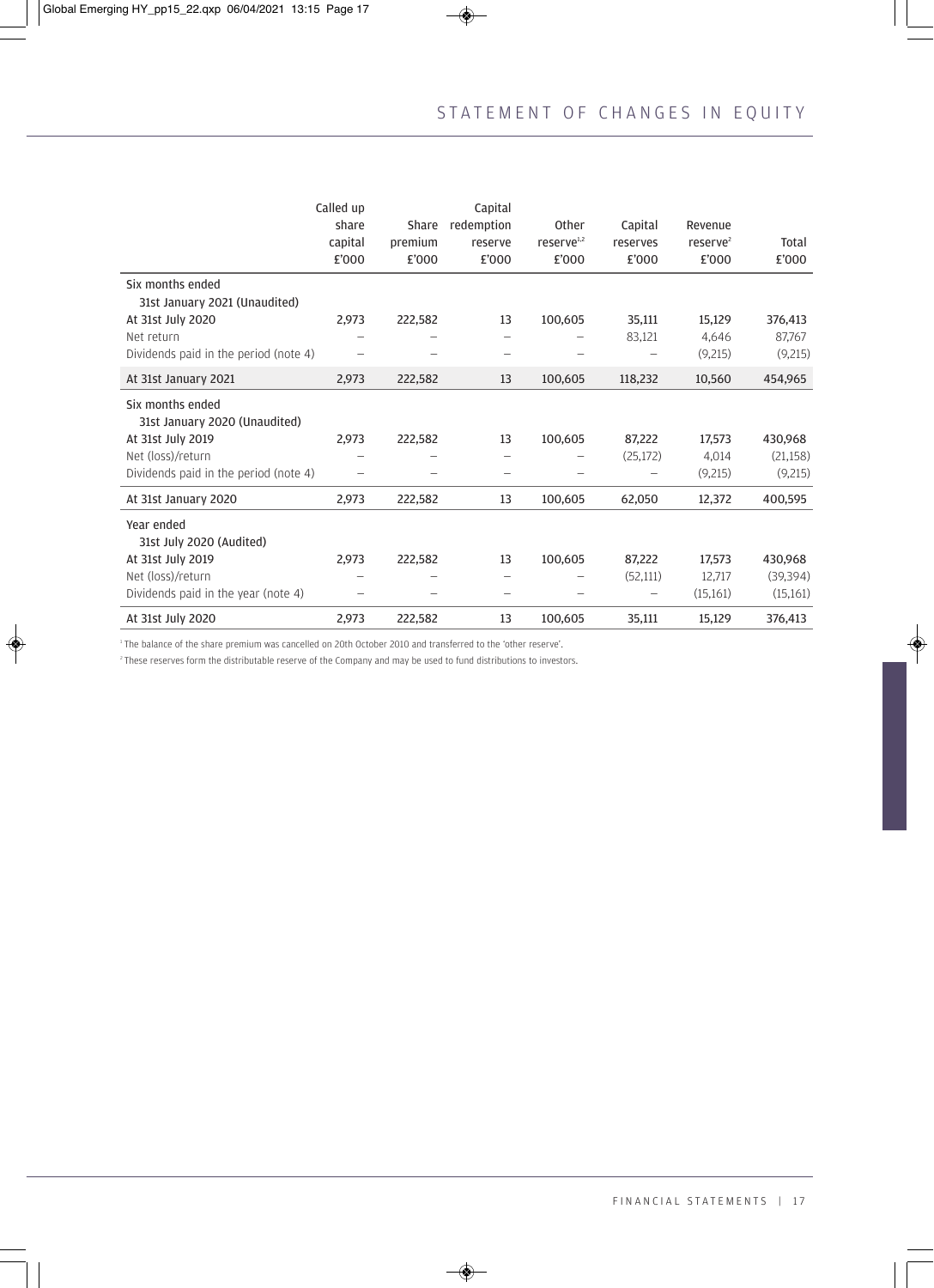### AT 31ST JANUARY 2021

|                                                         | (Unaudited)<br>31st January 2021<br>£'000 | (Unaudited)<br>31st January 2020<br>£'000 | (Audited)<br>31st July 2020<br>£'000 |
|---------------------------------------------------------|-------------------------------------------|-------------------------------------------|--------------------------------------|
| <b>Fixed assets</b>                                     |                                           |                                           |                                      |
| Investments held at fair value through profit or loss   | 476,479                                   | 426,559                                   | 402,288                              |
| <b>Current assets</b>                                   |                                           |                                           |                                      |
| Debtors                                                 | 4,147                                     | 770                                       | 1,768                                |
| Cash and cash equivalents                               | 8,047                                     | 3,838                                     | 6,530                                |
|                                                         | 12,194                                    | 4,608                                     | 8,298                                |
| <b>Current liabilities</b>                              |                                           |                                           |                                      |
| Creditors: amounts falling due within one year          | (4,578)                                   | (15,400)                                  | (18,935)                             |
| Net current assets                                      | 7,616                                     | (10,792)                                  | (10,637)                             |
| Total assets less current liabilities                   | 484,095                                   | 415,767                                   | 391,651                              |
| Creditors: amounts falling due after more than one year | (29, 130)                                 | (15, 172)                                 | (15,238)                             |
| Net assets                                              | 454,965                                   | 400,595                                   | 376,413                              |
| Capital and reserves                                    |                                           |                                           |                                      |
| Called up share capital                                 | 2,973                                     | 2,973                                     | 2,973                                |
| Share premium                                           | 222,582                                   | 222,582                                   | 222,582                              |
| Capital redemption reserve                              | 13                                        | 13                                        | 13                                   |
| Other reserve                                           | 100,605                                   | 100,605                                   | 100,605                              |
| Capital reserves                                        | 118,232                                   | 62,050                                    | 35,111                               |
| Revenue reserve                                         | 10,560                                    | 12,372                                    | 15,129                               |
| Total shareholders' funds                               | 454,965                                   | 400,595                                   | 376,413                              |
| Net asset value per share (note 5)                      | 153.1p                                    | 134.8p                                    | 126.6p                               |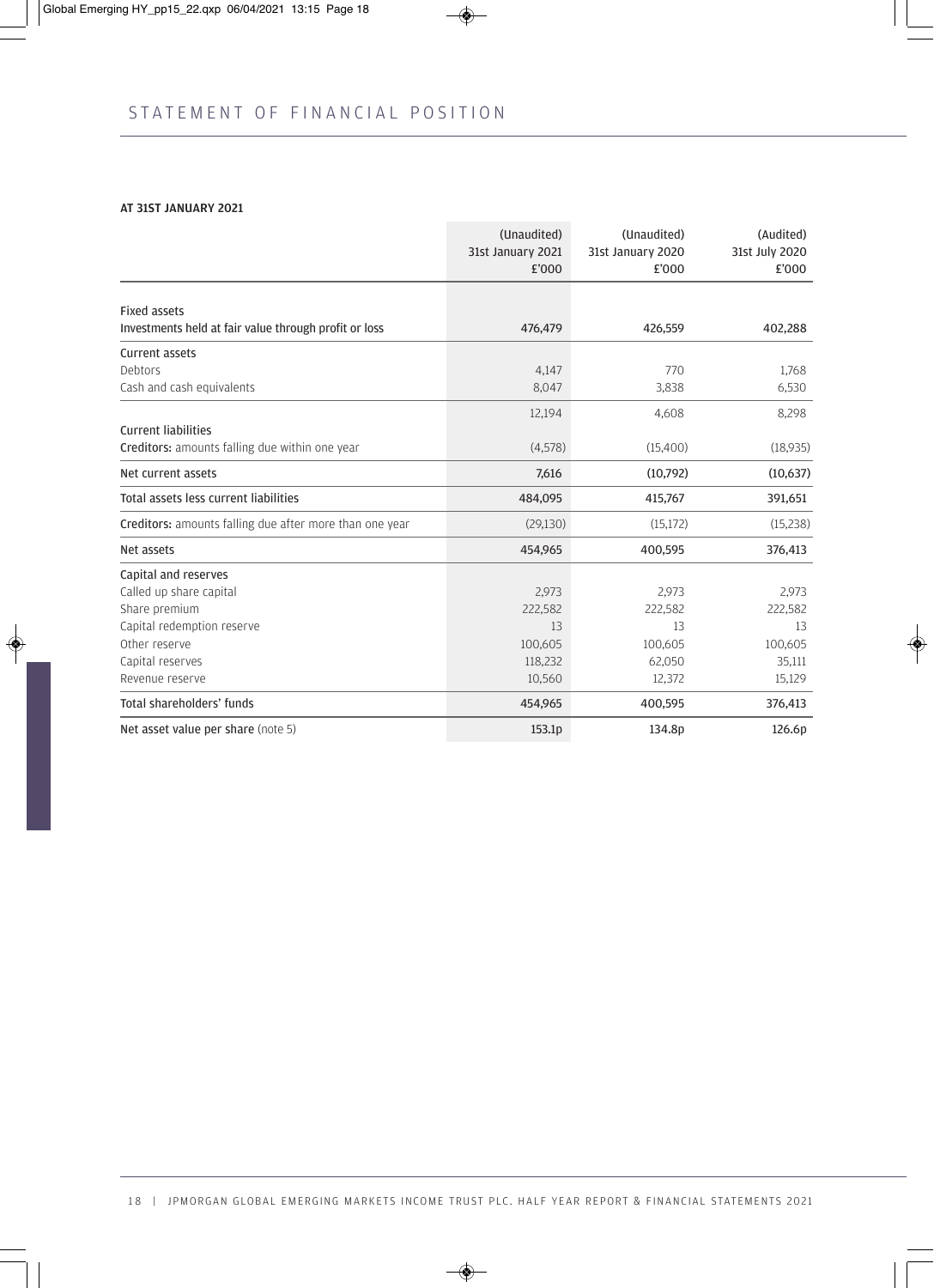# FOR THE SIX MONTHS ENDED 31ST JANUARY 2021

|                                                   | (Unaudited)<br>Six months ended<br>31st January 2021 | (Unaudited)<br>Six months ended<br>31st January 2020 | (Audited)<br>Year ended<br>31st July 2020 |
|---------------------------------------------------|------------------------------------------------------|------------------------------------------------------|-------------------------------------------|
|                                                   | £'000                                                | £'000                                                | £'000                                     |
| Net cash outflow from operations before dividends |                                                      |                                                      |                                           |
| and interest (note 6)                             | (2,455)                                              | (2,892)                                              | (5,044)                                   |
| Dividends received                                | 5,650                                                | 5,844                                                | 15,008                                    |
| Interest received                                 | 3                                                    | 41                                                   | 55                                        |
| Overseas tax recovered                            | 133                                                  | (1)                                                  | 2                                         |
| Interest paid                                     | (488)                                                | (452)                                                | (905)                                     |
| Net cash inflow from operating activities         | 2,843                                                | 2,540                                                | 9,116                                     |
| Purchases of investments                          | (108,975)                                            | (39,861)                                             | (100, 666)                                |
| Sales of investments                              | 116,960                                              | 44,161                                               | 107,077                                   |
| Settlement of forward currency contracts          | (57)                                                 | (41)                                                 | (33)                                      |
| Net cash inflow from investing activities         | 7,928                                                | 4,259                                                | 6,378                                     |
| Dividends paid                                    | (9,215)                                              | (9,215)                                              | (15,161)                                  |
| Repayment of bank loans                           | (15, 505)                                            |                                                      |                                           |
| Drawdown of bank loans                            | 15,469                                               |                                                      |                                           |
| Net cash outflow from financing activities        | (9,251)                                              | (9,215)                                              | (15, 161)                                 |
| Increase/(decrease) in cash and cash equivalents  | 1,520                                                | (2, 416)                                             | 333                                       |
| Cash and cash equivalents at start of period      | 6,530                                                | 6,314                                                | 6,314                                     |
| Exchange movements                                | (3)                                                  | (60)                                                 | (117)                                     |
| Cash and cash equivalents at end of period        | 8,047                                                | 3,838                                                | 6,530                                     |
| Increase/(decrease) in cash and cash equivalents  | 1,520                                                | (2, 416)                                             | 333                                       |
| Cash and cash equivalents consist of:             |                                                      |                                                      |                                           |
| Cash and short term deposits                      | 195                                                  | 2,755                                                | 5,673                                     |
| Cash held in JPMorgan US Dollar Liquidity Fund    | 7,852                                                | 1,083                                                | 857                                       |
| Total                                             | 8,047                                                | 3,838                                                | 6,530                                     |

# RECONCILIATION OF NET DEBT

|                           | As at          |            | Other            | As at             |
|---------------------------|----------------|------------|------------------|-------------------|
|                           | 31st July 2020 | Cash flows | non-cash charges | 31st January 2021 |
|                           | £'000          | £'000      | £'000            | £'000             |
| Cash and cash equivalents |                |            |                  |                   |
| Cash                      | 5,673          | (5,464)    | (14)             | 195               |
| Cash equivalents          | 857            | 6,984      | 11               | 7,852             |
|                           | 6,530          | 1,520      | (3)              | 8,047             |
| <b>Borrowings</b>         |                |            |                  |                   |
| Debt due within one year  | (15,238)       |            | 673              | (14, 565)         |
| Debt due after one year   | (15,238)       | 36         | 637              | (14, 565)         |
|                           | (30, 476)      | 36         | 1,310            | (29, 130)         |
| Total                     | (23,946)       | 1,556      | 1,307            | (21,083)          |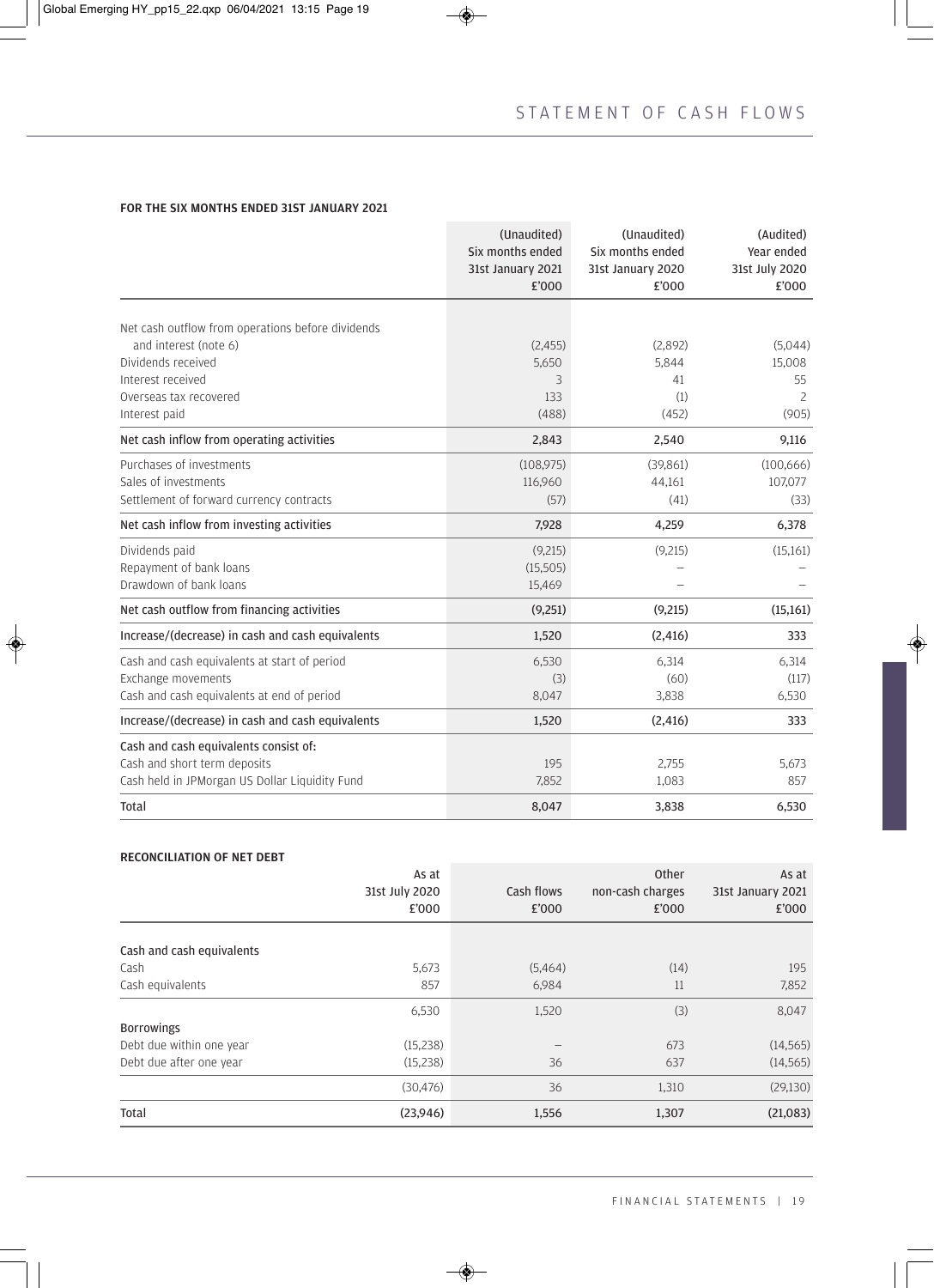#### FOR THE SIX MONTHS ENDED 31ST JANUARY 2021

#### 1. Financial statements

The information contained within the financial statements in this half year report has not been audited or reviewed by the Company's auditors.

The figures and financial information for the year ended 31st July 2020 are extracted from the latest published financial statements of the Company and do not constitute statutory accounts for that year. Those financial statements have been delivered to the Registrar of Companies and included the report of the auditors which was unqualified and did not contain a statement under either section 498(2) or 498(3) of the Companies Act 2006.

#### 2. Accounting policies

The financial statements are prepared in accordance with the Companies Act 2006, United Kingdom Generally Accepted Accounting Practice ('UK GAAP') including FRS 102 'The Financial Reporting Standard applicable in the UK and Republic of Ireland' and with the Statement of Recommended Practice 'Financial Statements of Investment Trust Companies and Venture Capital Trusts' (the 'SORP') issued by the Association of Investment Companies in October 2019.

FRS 104, 'Interim Financial Reporting', issued by the Financial Reporting Council ('FRC') in March 2015, and updated in March 2018, has been applied in preparing this condensed set of financial statements for the six months ended 31st January 2021.

All of the Company's operations are of a continuing nature.

The accounting policies applied to this condensed set of financial statements are consistent with those applied in the financial statements for the year ended 31st July 2020.

#### 3. Return/(loss) per share

|                                                    | (Unaudited)<br>Six months ended<br>31st January 2021<br>£'000 | (Unaudited)<br>Six months ended<br>31st January 2020<br>£'000 | (Audited)<br>Year ended<br>31st July 2020<br>£'000 |
|----------------------------------------------------|---------------------------------------------------------------|---------------------------------------------------------------|----------------------------------------------------|
|                                                    |                                                               |                                                               |                                                    |
| Return/(loss) per share is based on the following: |                                                               |                                                               |                                                    |
| Revenue return                                     | 4,646                                                         | 4.014                                                         | 12,717                                             |
| Capital return/(loss)                              | 83,121                                                        | (25,172)                                                      | (52,111)                                           |
| Total return/(loss)                                | 87,767                                                        | (21, 158)                                                     | (39, 394)                                          |
| Weighted average number of shares in issue during  |                                                               |                                                               |                                                    |
| the period                                         | 297,240,161                                                   | 297,240,161                                                   | 297,240,161                                        |
| Revenue return per share                           | 1.56 <sub>p</sub>                                             | 1.35p                                                         | 4.28p                                              |
| Capital return/(loss) per share                    | 27.96p                                                        | (8.47)p                                                       | (17.53)p                                           |
| Total return/(loss) per share                      | 29.52p                                                        | (7.12)p                                                       | (13.25)p                                           |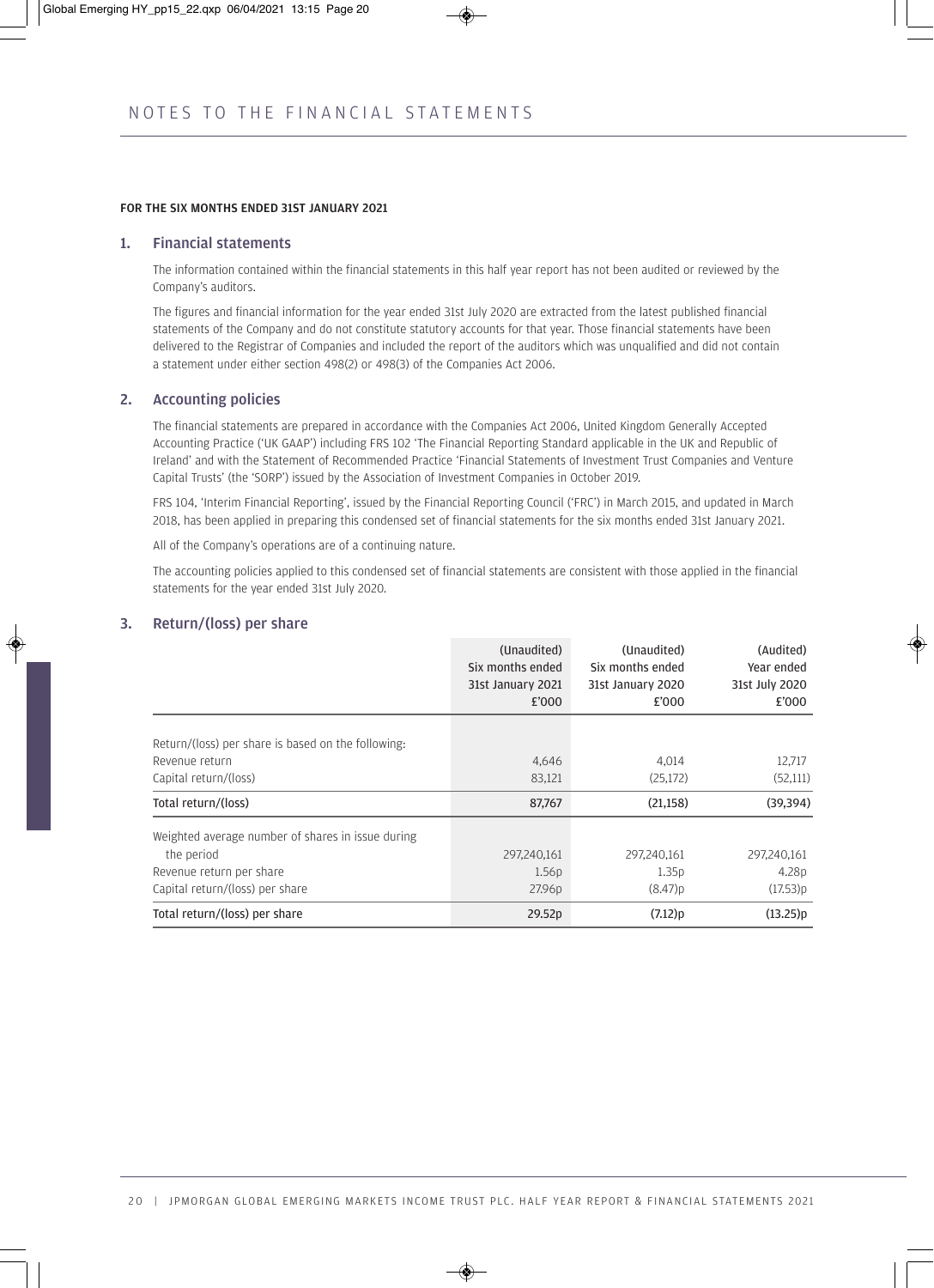# 4. Dividends paid

|                                                       | (Unaudited)<br>Six months ended<br>31st January 2021<br>£'000 | (Unaudited)<br>Six months ended<br>31st January 2020<br>£'000 | (Audited)<br>Year ended<br>31st July 2020<br>£'000 |
|-------------------------------------------------------|---------------------------------------------------------------|---------------------------------------------------------------|----------------------------------------------------|
|                                                       |                                                               |                                                               |                                                    |
| 2020 fourth interim dividend of 2.1p (2019: 2.1p)     | 6,242                                                         | 6.242                                                         | 6,242                                              |
| 2021 first interim dividend paid of 1.0p (2020: 1.0p) | 2,973                                                         | 2.973                                                         | 2.973                                              |
| 2020 second interim dividend paid of 1.0p             | n/a                                                           | n/a                                                           | 2.973                                              |
| 2020 third interim dividend paid of 1.0p              | n/a                                                           | n/a                                                           | 2.973                                              |
| Total dividends paid in the period/year               | 9,215                                                         | 9.215                                                         | 15,161                                             |

All dividends paid and declared in the six months period to 31st January 2021 have been funded from the revenue reserve.

A second interim dividend of 1.0p per share, amounting to £2,973,000 has been declared payable on 23rd April 2021 in respect of the year ending 31st July 2021.

# 5. Net asset value per share

|                             | (Unaudited)<br>31st January 2021 | (Unaudited)<br>31st January 2020 | (Audited)<br>31st July 2020 |
|-----------------------------|----------------------------------|----------------------------------|-----------------------------|
|                             |                                  |                                  |                             |
| Net assets $(\text{E}'000)$ | 454.965                          | 400.595                          | 376.413                     |
| Number of shares in issue   | 297.240.161                      | 297,240,161                      | 297,240,161                 |
| Net asset value per share   | 153.1p                           | 134.8p                           | 126.6p                      |

# 6. Reconciliation of net (loss)/return before finance costs and taxation to net cash outflow from operations before dividends and interest

|                                                         | (Unaudited)<br>Six months ended<br>31st January 2021<br>£'000 | (Unaudited)<br>Six months ended<br>31st January 2020<br>£'000 | (Unaudited)<br>Year ended<br>31st July 2020<br>£'000 |
|---------------------------------------------------------|---------------------------------------------------------------|---------------------------------------------------------------|------------------------------------------------------|
|                                                         |                                                               |                                                               |                                                      |
| Net return/(loss) before finance costs and taxation     | 88,886                                                        | (20,191)                                                      | (36,910)                                             |
| (Less capital return)/add capital loss before           |                                                               |                                                               |                                                      |
| finance costs and taxation                              | (83, 468)                                                     | 24,859                                                        | 51,481                                               |
| Scrip dividends received as income                      |                                                               |                                                               | (3)                                                  |
| (Increase)/decrease in accrued income and other debtors | (21)                                                          | 750                                                           | 264                                                  |
| Decrease in accrued expenses                            | (14)                                                          | (15)                                                          | (9)                                                  |
| Management fee charged to capital                       | (1,241)                                                       | (1,439)                                                       | (2,694)                                              |
| Overseas withholding tax                                | (648)                                                         | (507)                                                         | (1,584)                                              |
| Dividends received                                      | (5,650)                                                       | (5,844)                                                       | (15,008)                                             |
| Interest received                                       | (3)                                                           | (41)                                                          | (55)                                                 |
| Realised loss on foreign exchange transactions          | (141)                                                         | (101)                                                         | (238)                                                |
| Realised loss on liquidity funds                        | (155)                                                         | (363)                                                         | (288)                                                |
| Net cash outflow from operations before dividends       |                                                               |                                                               |                                                      |
| and interest                                            | (2,455)                                                       | (2,892)                                                       | (5,044)                                              |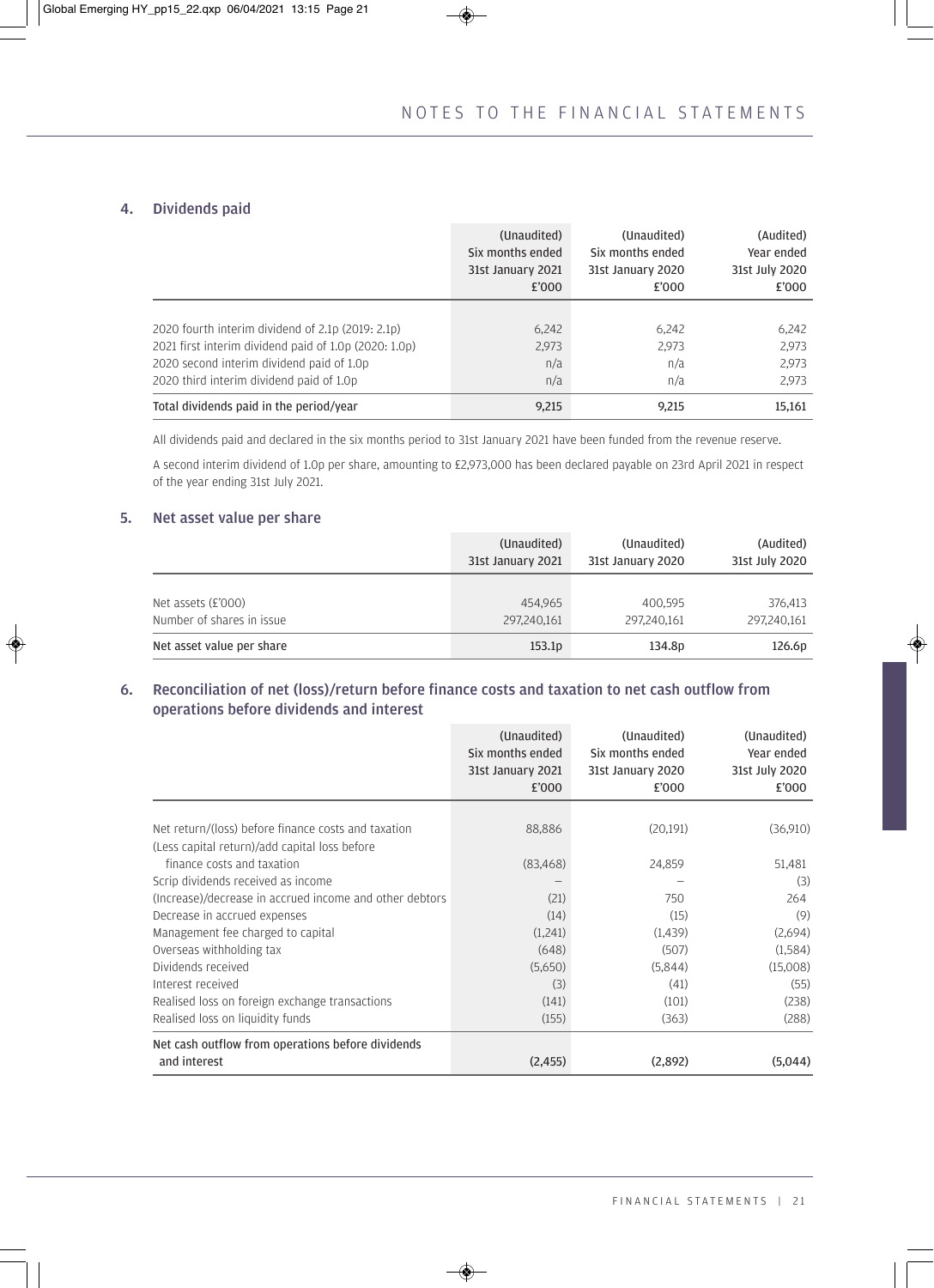# 7. Fair valuation of investments

The fair value hierarchy analysis for financial instruments held at fair value at the period end is as follows:

|                            | (Unaudited)       |                   | (Unaudited)      |                   | (Audited)  |                    |
|----------------------------|-------------------|-------------------|------------------|-------------------|------------|--------------------|
|                            | Six months ended  |                   | Six months ended |                   | Year ended |                    |
|                            | 31st January 2021 |                   |                  | 31st January 2020 |            | 31st July 2020     |
|                            | Assets            | Liabilities       | Assets           | Liabilities       | Assets     | <b>Liabilities</b> |
|                            | £'000             | £'000             | £'000            | £'000             | £'000      | £'000              |
| Level 1                    | 476.479           | -                 | 426,559          |                   | 400,216    |                    |
| Level $21$                 |                   | -                 |                  |                   | 2.072      |                    |
| Total value of investments | 476,479           | $\qquad \qquad -$ | 426,559          |                   | 402,288    |                    |

<sup>1</sup> The Level 2 investment relates to an investment in Haier Electronics, for which trading in the shares was suspended on 31st July 2020 and the data used was as of 29th July 2020.

The trading of the security was resumed on the Hong Kong Stock exchange post year end.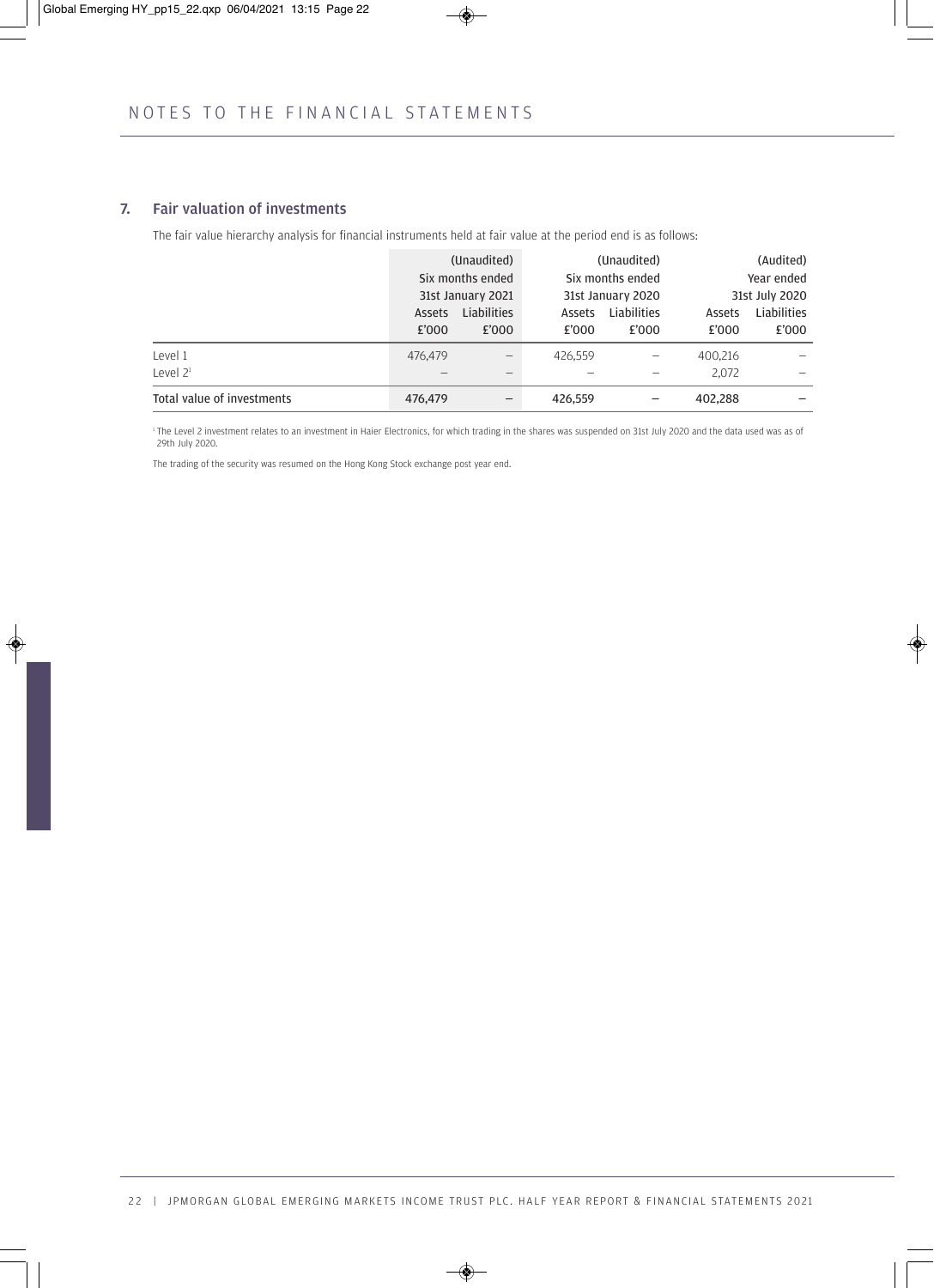Interim Management Report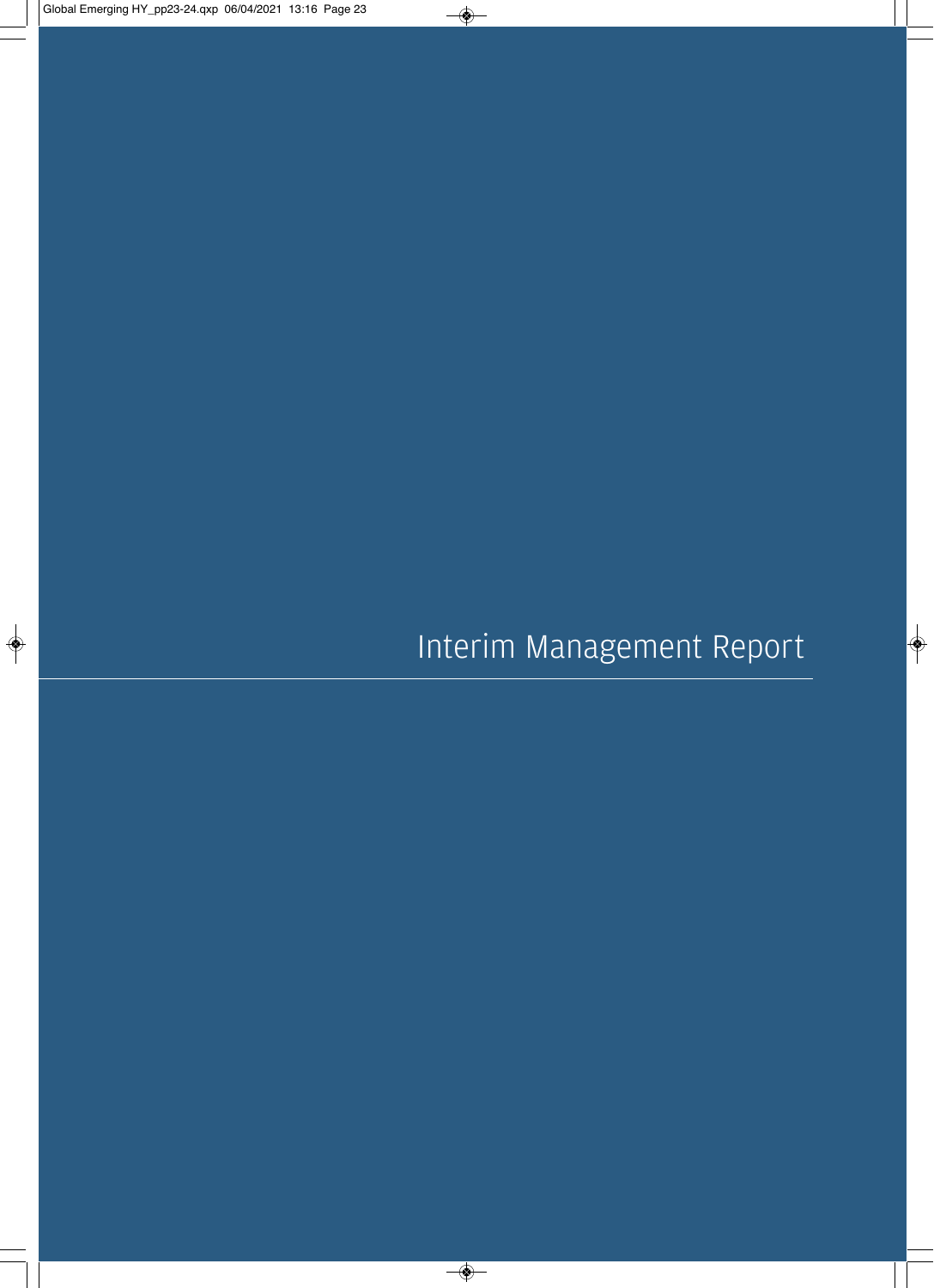The Company is required to make the following disclosures in its interim report.

### Principal Risks and Uncertainties

The principal and emerging risks and uncertainties faced by the Company have not changed and fall into the following broad categories: investment; strategy; financial; corporate governance and shareholder relations; operational and cybercrime; accounting, legal and regulatory; political and economic; environmental, social and governance; and climate change and global pandemics. Information on each of these areas is given in the Business Review within the Company's Annual Report for the year ended 31st July 2020.

#### Related Parties Transactions

During the first six months of the current financial year, no transactions with related parties have taken place which have materially affected the financial position or the performance of the Company during the period.

#### Going Concern

The Directors believe, having considered the Company's investment objectives, risk management policies, capital management policies and procedures, nature of the portfolio and expenditure projections, that the Company has adequate resources, an appropriate financial structure and suitable management arrangements in place to continue in operational existence for the foreseeable future and, more specifically, that there are no material uncertainties pertaining to the Company that would prevent its ability to continue in such operational existence for at least 12 months from the date of the approval of this half yearly financial report. In reaching that view, the Directors have considered the impact of the current COVID-19 pandemic on the Company's financial and operational position. With regard to the forthcoming continuation vote, the Directors have taken into account the continuation vote at the 2018 AGM which was strongly supported with 100% of votes cast in favour and expect a successful continuation vote to be passed at the 2021 AGM. For these reasons, they consider there is reasonable evidence to continue to adopt the going concern basis in preparing the financial statements.

#### Directors' Responsibilities

The Board of Directors confirms that, to the best of its knowledge:

- (i) the condensed set of financial statements contained within the half yearly financial report has been prepared in accordance with FRS 104 'Interim Financial Reports' and gives a true and fair view of the state of the affairs of the Company and of the assets, liabilities, financial position and net return of the Company, as at 31st January 2021, as required by the UK Listing Authority Disclosure Guidance and Transparency Rules ('DTR') 4.2.4R; and
- (ii) the interim management report includes a fair review of the information required by DTR 4.2.7R and DTR 4.2.8R.

In order to provide these confirmations, and in preparing these financial statements, the Directors are required to:

- select suitable accounting policies and then apply them consistently;
- make judgements and accounting estimates that are reasonable and prudent;
- state whether applicable UK Accounting Standards have been followed, subject to any material departures disclosed and explained in the financial statements; and
- prepare the financial statements on the going concern basis unless it is inappropriate to presume that the Company will continue in business;

and the Directors confirm that they have done so.

For and on behalf of the Board Sarah Fromson *Chairman* 6th April 2021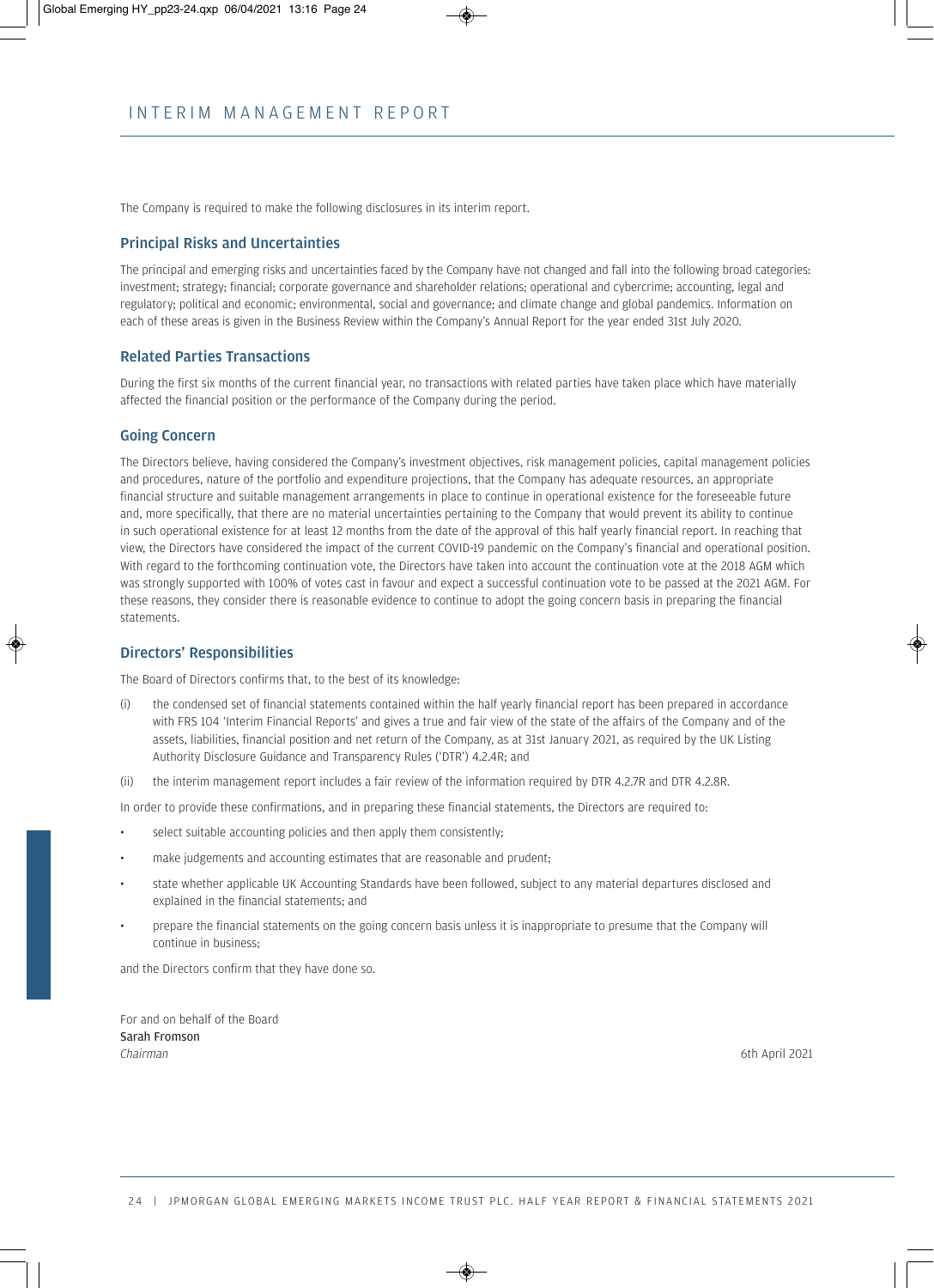Shareholder Information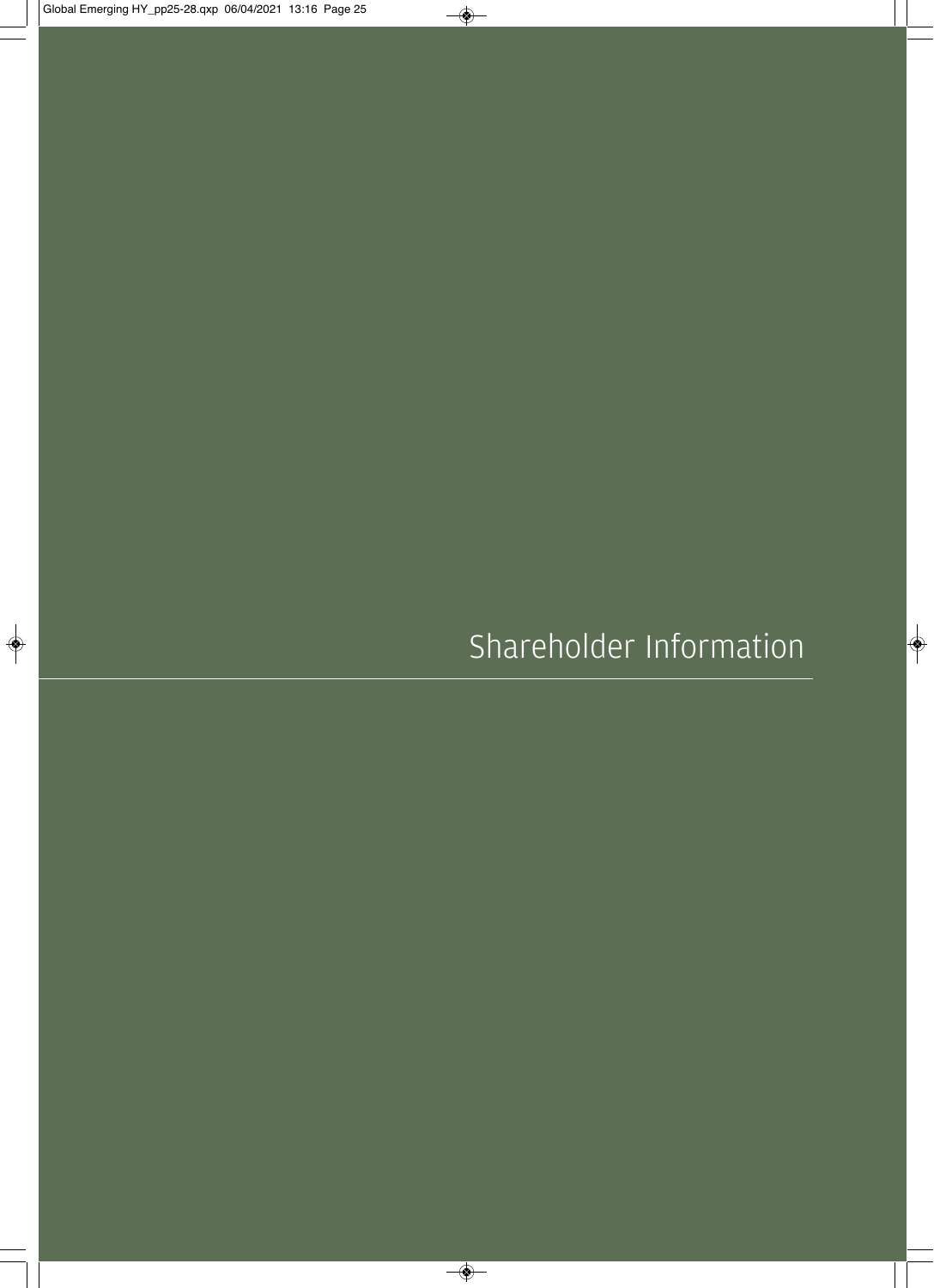#### Return to shareholders (APM)

Total return to the shareholders, on a last traded price to last traded price basis, assuming that all dividends received were reinvested, without transaction costs, into the shares of the Company at the time the shares were quoted ex-dividend.

| Total return calculation                            | Page | Six months ended<br>31st January 2021 |     |
|-----------------------------------------------------|------|---------------------------------------|-----|
| Opening share price (p)                             | 4    | 115.5                                 | (a) |
| Closing share price (p)                             | 4    | 146.5                                 | (b) |
| Total dividend adjustment factor <sup>1</sup>       |      | 1.025350                              | (C) |
| Adjusted closing share price (p) $(d = b \times c)$ |      | 150.2                                 | (d) |
| Total return to shareholders (e = $d / a - 1$ )     |      | 30.1%                                 | (e) |

<sup>1</sup> The dividend adjustment factor is calculated on the assumption that the dividends paid out by the Company are reinvested into the shares of the Company at the last traded price quoted at the ex-dividend date.

#### Return on net assets (APM)

Total return on net asset value ('NAV') per share, on a bid value to bid value basis, assuming that all dividends paid out by the Company were reinvested, without transaction costs, into the shares of the Company at the NAV per share at the time the shares were quoted ex-dividend.

| Total return calculation                                         | Page | Six months ended<br>31st January 2021 |     |
|------------------------------------------------------------------|------|---------------------------------------|-----|
| Opening cum-income NAV per share (p)                             | 4    | 126.6                                 | (a) |
| Closing cum-income NAV per share (p)                             | 4    | 153.1                                 | (b) |
| Total dividend adjustment factor <sup>1</sup>                    |      | 1.023071                              | (C) |
| Adjusted closing cum-income NAV per share (p) $(d = b \times c)$ |      | 156.6                                 | (d) |
| Total return on net assets (e = $d / a - 1$ )                    |      | 23.7%                                 | (e) |

<sup>1</sup> The dividend adjustment factor is calculated on the assumption that the dividends paid out by the Company are reinvested into the shares of the Company at the cum-income NAV at the ex-dividend date.

#### Net asset value per share (APM)

The value of the Company's net assets (total assets less total liabilities) divided by the number of ordinary shares in issue. Please see note 5 on page 21 for detailed calculations.

#### Benchmark total return

Total return on the benchmark, on a closing-market value to closing-market value basis, assuming that all dividends received were reinvested, without transaction costs, in the shares of the underlying companies at the time the shares were quoted ex-dividend.

The benchmark is a recognised index of stocks which should not be taken as wholly representative of the Company's investment universe. The Company's investment strategy does not follow or 'track' this index and consequently, there may be some divergence between the Company's performance and that of the benchmark.

#### Gearing/(net cash) (APM)

Gearing represents the excess amount above shareholders' funds of total investments, expressed as a percentage of the shareholders' funds. If the amount calculated is negative, this is shown as a 'net cash' position.

| Gearing calculation                                   | Page | 31st January 2021<br>£'000 | 31st July 2020<br>£'000 |     |
|-------------------------------------------------------|------|----------------------------|-------------------------|-----|
| Investments held at fair value through profit or loss | 18   | 476,479                    | 402.288                 | (a) |
| Net assets                                            | 18   | 454.965                    | 376.413                 | (b) |
| Gearing/(net cash) ( $c = a / b - 1$ )                |      | 4.7%                       | $6.9\%$                 | (C) |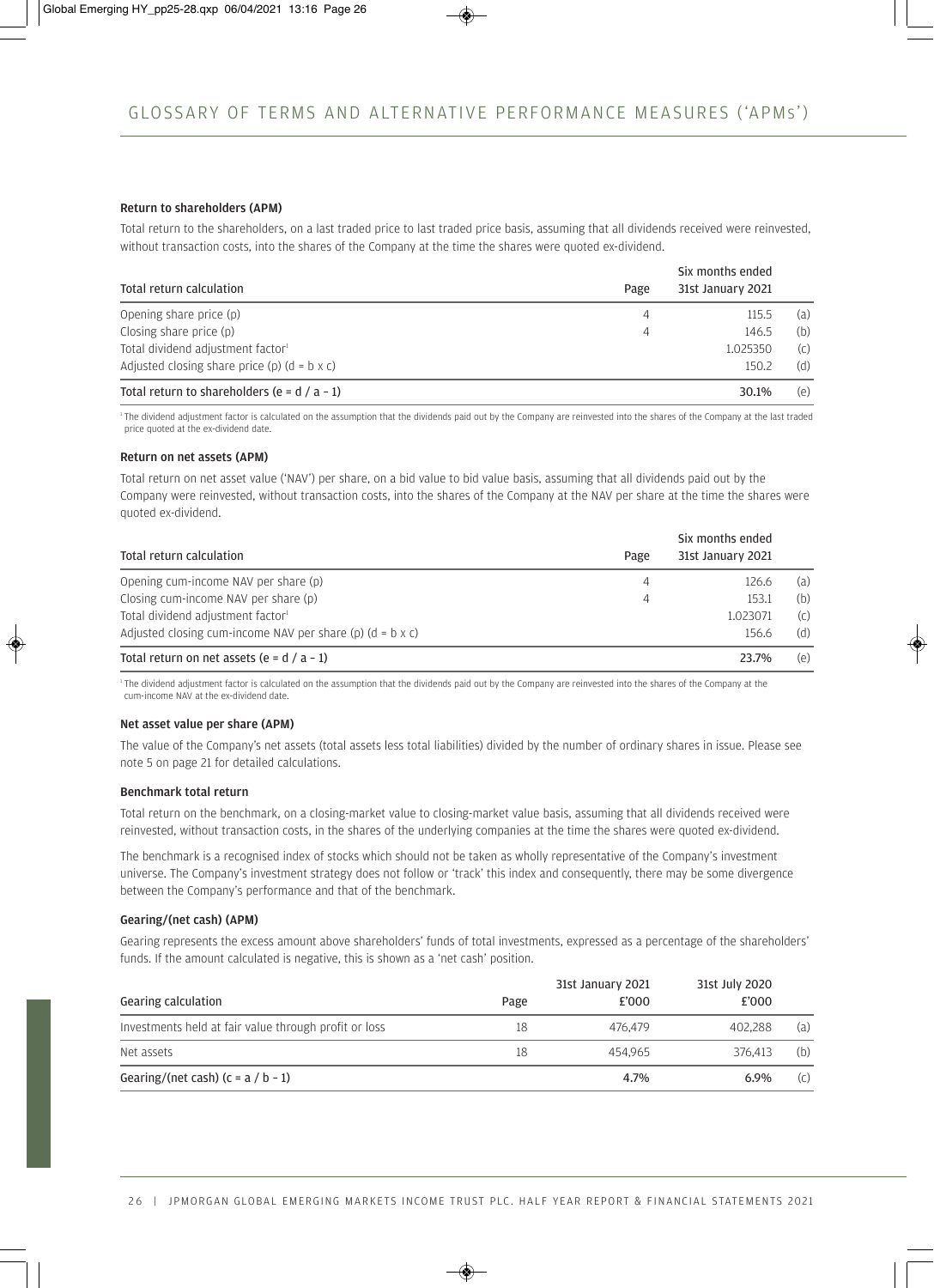#### Ongoing charges (APM)

The ongoing charges represent the Company's management fee and all other operating expenses excluding finance costs payable, expressed as a percentage of the average of the daily cum-income net assets during the year and is calculated in accordance with guidance issued by the Association of Investment Companies.

The figure as at 31st January 2021 is an estimated annualised figure based on the actual figures for the six months ended 31st January 2021.

| Ongoing charges calculation                            | Page | Six months ended<br>31st January 2021<br>£'000 | Year ended<br>31st July 2020<br>£'000 |     |
|--------------------------------------------------------|------|------------------------------------------------|---------------------------------------|-----|
| Management fee                                         | 16   | 3,546                                          | 3,848                                 |     |
| Other administrative expenses                          | 16   | 780                                            | 649                                   |     |
| Total management fee and other administrative expenses |      | 4.326                                          | 4.497                                 | (a) |
| Average daily cum-income net assets                    |      | 411.449                                        | 386.245                               | (b) |
| Ongoing charges $(c = a / b)$                          |      | 1.05%                                          | 1.16%                                 | (C) |

#### Share price discount/premium to Net Asset Value ('NAV') per share (APM)

If the share price of an investment trust is lower than the NAV per share, the shares are said to be trading at a discount. The discount is shown as a percentage of the NAV per share.

The opposite of a discount is a premium. It is more common for an investment trust's shares to trade at a discount than at a premium (page 4).

#### Return/(loss) per ordinary share

The return/(loss) per ordinary share represents the return/(loss) after taxation divided by the weighted number of ordinary shares in issue during the year.

#### H-Shares

Companies incorporated in mainland China and listed in Hong Kong and on other foreign exchanges.

#### American Depositary Receipts (ADR)

Certificates that are traded on US stock exchanges representing a specific number of shares in a non-US company. ADRs are denominated and pay dividends in US dollars and may be treated like regular shares of stock.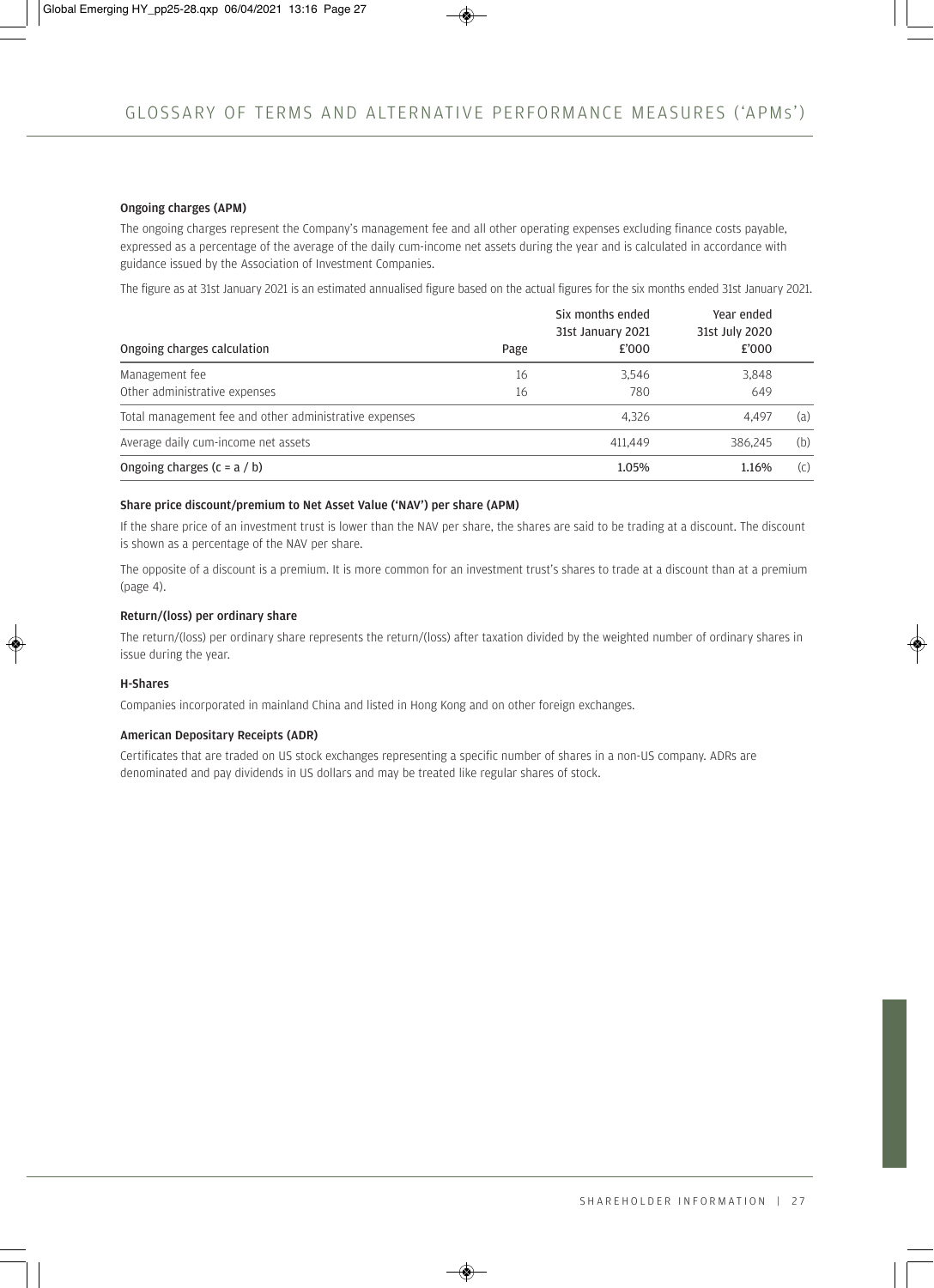You can invest in a J.P. Morgan investment trust through the following:

#### 1. Via a third party provider

Third party providers include:

AJ Bell You Invest Barclays Smart Investor Charles Stanley Direct Selftrade Fidelity Personal Investing Halifax Share Dealing Hargreaves Lansdown Interactive Investor The Share Centre EQi

Please note this list is not exhaustive and the availability of individual trusts may vary depending on the provider. These websites are third party sites and J.P. Morgan Asset Management does not endorse or recommend any. Please observe each site's privacy and cookie policies as well as their platform charges structure.

The Board encourages all of its shareholders to exercise their rights and notes that many specialist platforms provide shareholders with the ability to receive company documentation, to vote their shares and to attend general meetings, at no cost. Please refer to your investment platform for more details, or visit the Association of Investment Companies' ('AIC') website at www.theaic.co.uk/aic/shareholder-voting-consumer-platforms for information on which platforms support these services and how to utilise them.

### 2. Through a professional adviser

Professional advisers are usually able to access the products of all the companies in the market and can help you find an investment that suits your individual circumstances. An adviser will let you know the fee for their service before you go ahead. You can find an adviser at unbiased.co.uk

You may also buy investment trusts through stockbrokers, wealth managers and banks.

To familiarise yourself with the Financial Conduct Authority (FCA) adviser charging and commission rules, visit fca.org.uk

# **Be ScamSmart**

# **Investment scams are designed to look like genuine investments**

#### **Spot the warning signs**

Have you been:

- contacted out of the blue
- promised tempting returns and told the investment is safe
- called repeatedly, or
- told the offer is only available
- for a limited time?

If so, you might have been<br>contacted by fraudsters.

#### **Avoid investment fraud**

- **1 Reject cold calls** 
	- If you've received unsolicited contact about an investment opportunity, chances are it's a high risk investment or a scam. You should treat the call with extreme caution. The safest thing to do is to hang up.
- **2 Check the FCA Warning List**  The FCA Warning List is a list of firms and individuals we know are operating without our authorisation.
- **3 Get impartial advice**  Think about getting impartial financial advice before you hand over any money. Seek advice from someone unconnected to the firm that has approached you.

Remember: if it sounds too good to be true, **it probably is!**

#### **Report a Scam**

If you suspect that you have been approached by fraudsters please tell the FCA using the reporting form at **www.fca.org.uk/consumers/reportscam-unauthorised-firm.** You can also call the FCA Consumer Helpline on **0800 111 6768**

If you have lost money to investment fraud, you should report it to Action Fraud on 0300 123 2040 or online at www.actionfraud.police.uk

# **Find out more at www.fca.org.uk/scamsmart**

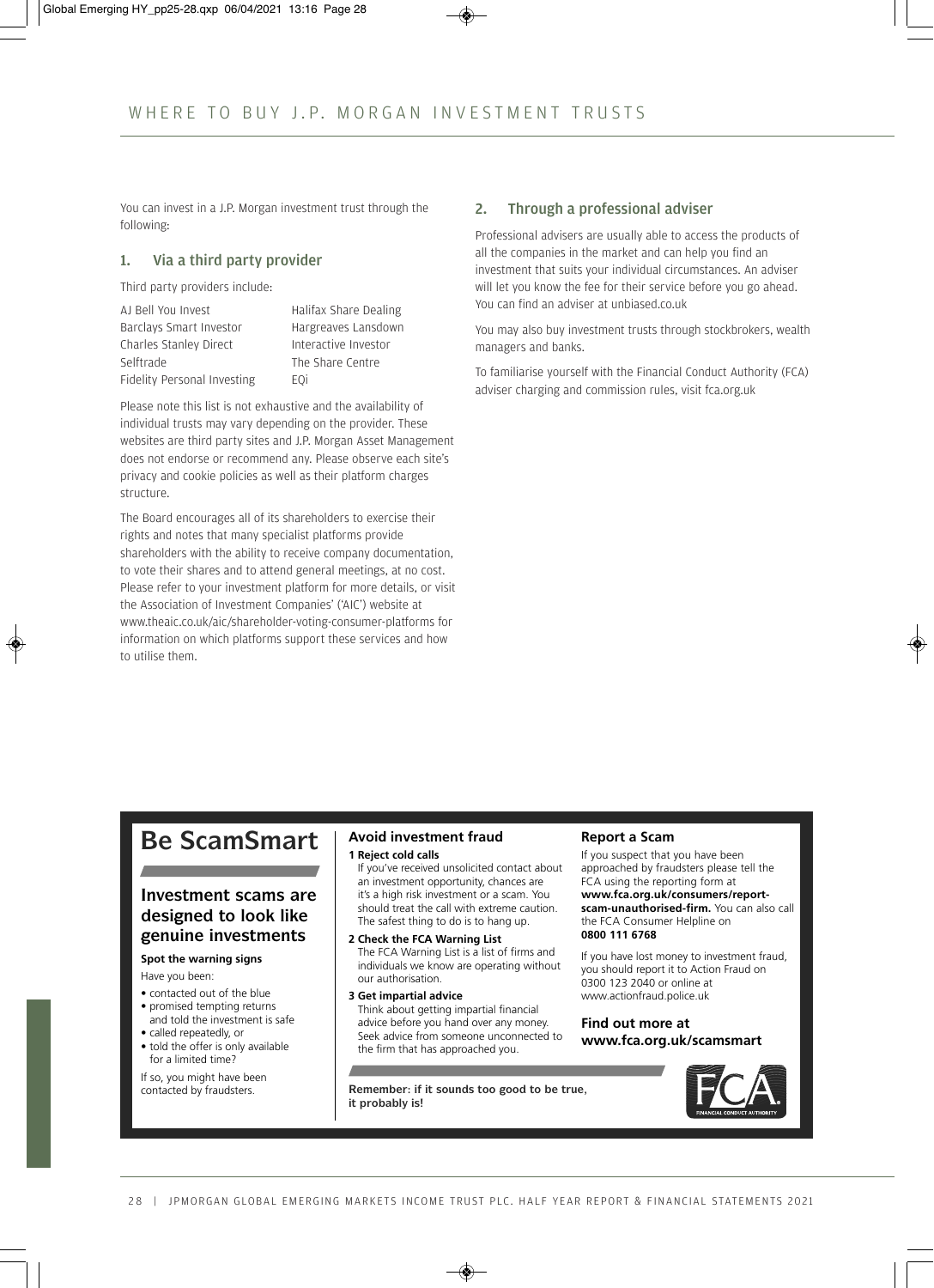### FINANCIAL CALENDAR

| Financial year end          | 31st July                           |
|-----------------------------|-------------------------------------|
| Final results announced     | October                             |
| Half year end               | 31st January                        |
| Half year results announced | April                               |
| Interim dividends declared  | March, June, August<br>and November |
| Annual General Meeting      | November                            |

#### History

JPMorgan Global Emerging Markets Income Trust plc is an investment trust which was launched in July 2010 with assets of £102.3 million.

#### Directors

Sarah Fromson (Chairman) Mark Edwards Caroline Gulliver Lucy Macdonald (appointed 1st April 2021) Richard Robinson

#### Company Numbers

Company registration number: 7273382 LEI: 549300OPJXU72JMCYU09

#### Ordinary Shares

London Stock Exchange ISIN code: GB00B5ZZY915 Bloomberg code: JEMI SEDOL B5ZZY91

#### Market Information

The Company's unaudited net asset value ('NAV') is published daily, via the London Stock Exchange.

The Company's shares are listed on the London Stock Exchange. The market price is shown daily in the Financial Times, The Times, The Daily Telegraph, The Scotsman and on the JPMorgan website at www.jpmglobalemergingmarketsincome.co.uk, where the share price is updated

every fifteen minutes during trading hours.

#### Share Transactions

The Company's shares may be dealt in directly through a stockbroker or professional adviser acting on an investor's behalf.

#### Manager and Company Secretary

JPMorgan Funds Limited

#### Company's Registered Office

60 Victoria Embankment London EC4Y 0JP

#### Telephone number: 020 7742 4000

For company secretarial and administrative matters please contact Divya Amin at the above address.

#### Depositary

The Bank of New York Mellon (International) Limited 1 Canada Square London E14 5AL The Depositary employs JPMorgan Chase Bank, N.A. as the Company's custodian.

#### Registrars

Equiniti Limited Reference 3570 Aspect House Spencer Road Lancing West Sussex BN99 6DA Telephone number: 0371 384 2857

Lines open 8.30 a.m. to 5.30 p.m. Monday to Friday. Calls to the helpline will cost no more than a national rate call to a 01 or 02 number. Callers from overseas should dial +44 121 415 0225.

Notifications of changes of address and enquiries regarding share certificates or dividend cheques should be made in writing to the Registrar quoting reference 3570. Registered shareholders can obtain further details on their holdings on the internet by visiting www.shareview.co.uk.

#### Independent Auditor

Ernst & Young LLP Statutory Auditor Atria One 144, Morrison Street Edinburgh EH3 8EX

#### Brokers

Winterflood Securities The Atrium Building Cannon Bridge 25 Dowgate Hill London EC4R 2GA Telephone number: 020 3100 0000



A member of the AIC